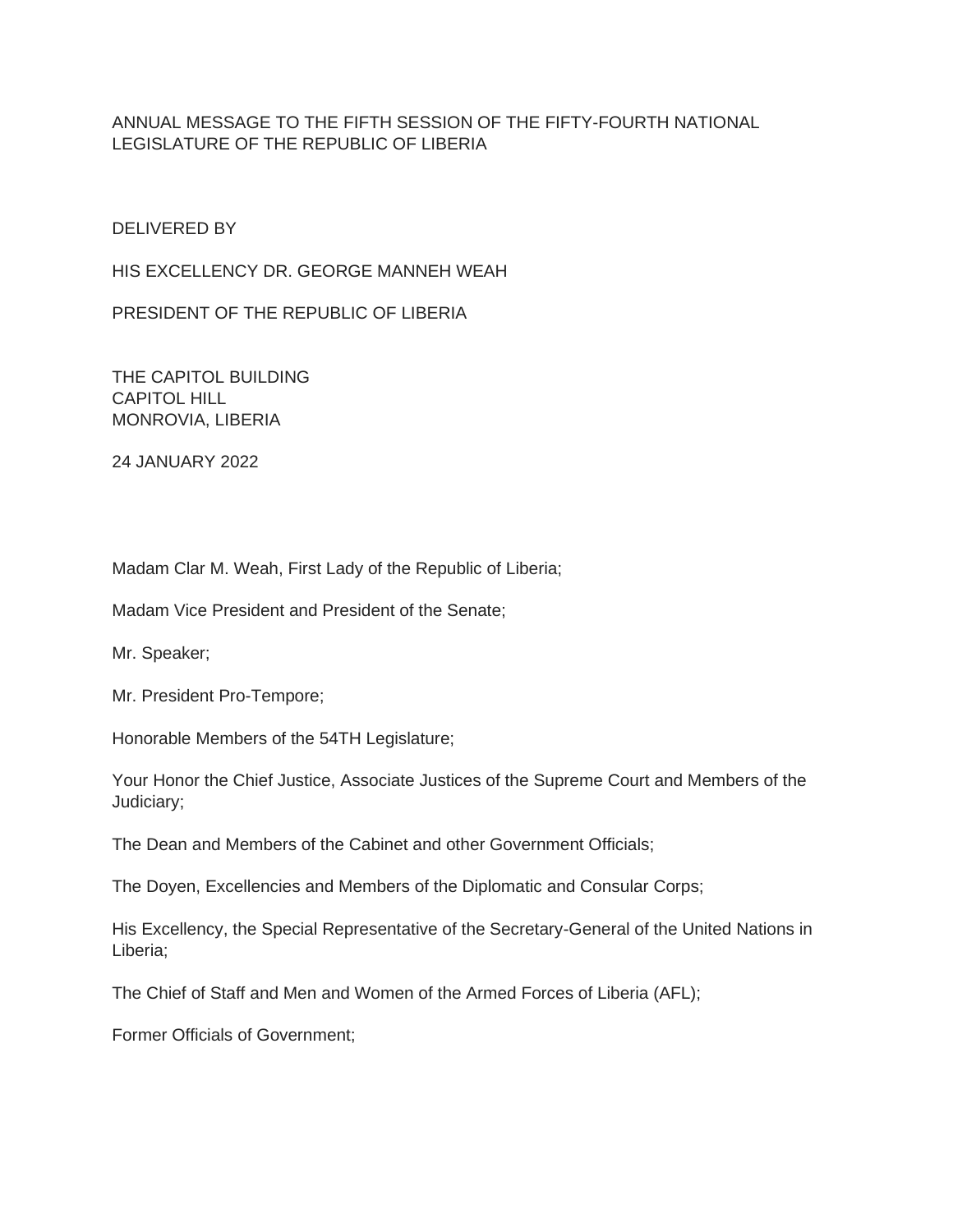Traditional Leaders, Chiefs and Elders;

Political and Business Leaders;

Religious Leaders;

Officers and Members of the National Bar Association;

Labor and Trade Unions;

Civil Society Organizations;

Members of the Fourth Estate;

Special Guests;

Fellow Liberians;

Distinguished Ladies and Gentlemen:

I stand before you today in fulfilment of a duty in accordance with Article 58 of the Constitution of Liberia, which mandates that the President of Liberia, on the fourth working Monday in January of each year, is to present the Legislative Program of the Administration for the ensuing session, and report on the State of the Republic, covering the economic condition of the Nation, including expenditure and income.

# MADAM VICE PRESIDENT, MR. SPEAKER, MR. PRESIDENT PRO-TEMPORE, AND MEMBERS OF THE 54TH LEGISLATURE, DISTINGUISHED LADIES AND GENTLEMEN:

With deep regret and profound sorrow, it is my duty to inform you of a major national tragedy which befell our country on last week Wednesday night, January 19, 2022, in which 29 Liberians died and many more were wounded in a stampede which occurred during a religious crusade in New Kru Town on Bushrod Island in Monrovia.

I am informed by the authorities that those who died included 18 adults (16 females, including 1 pregnant woman, and 2 males), and 11 children (6 girls and 5 boys). Of the 15 persons who were seriously wounded, there were 7 children and 8 adults.

May I now ask you to rise on your feet and remain standing, in remembrance, respect, and honor for those who have lost their lives in this terrible disaster.

I have declared a 3-day State of National Mourning, and have ordered that the national ensign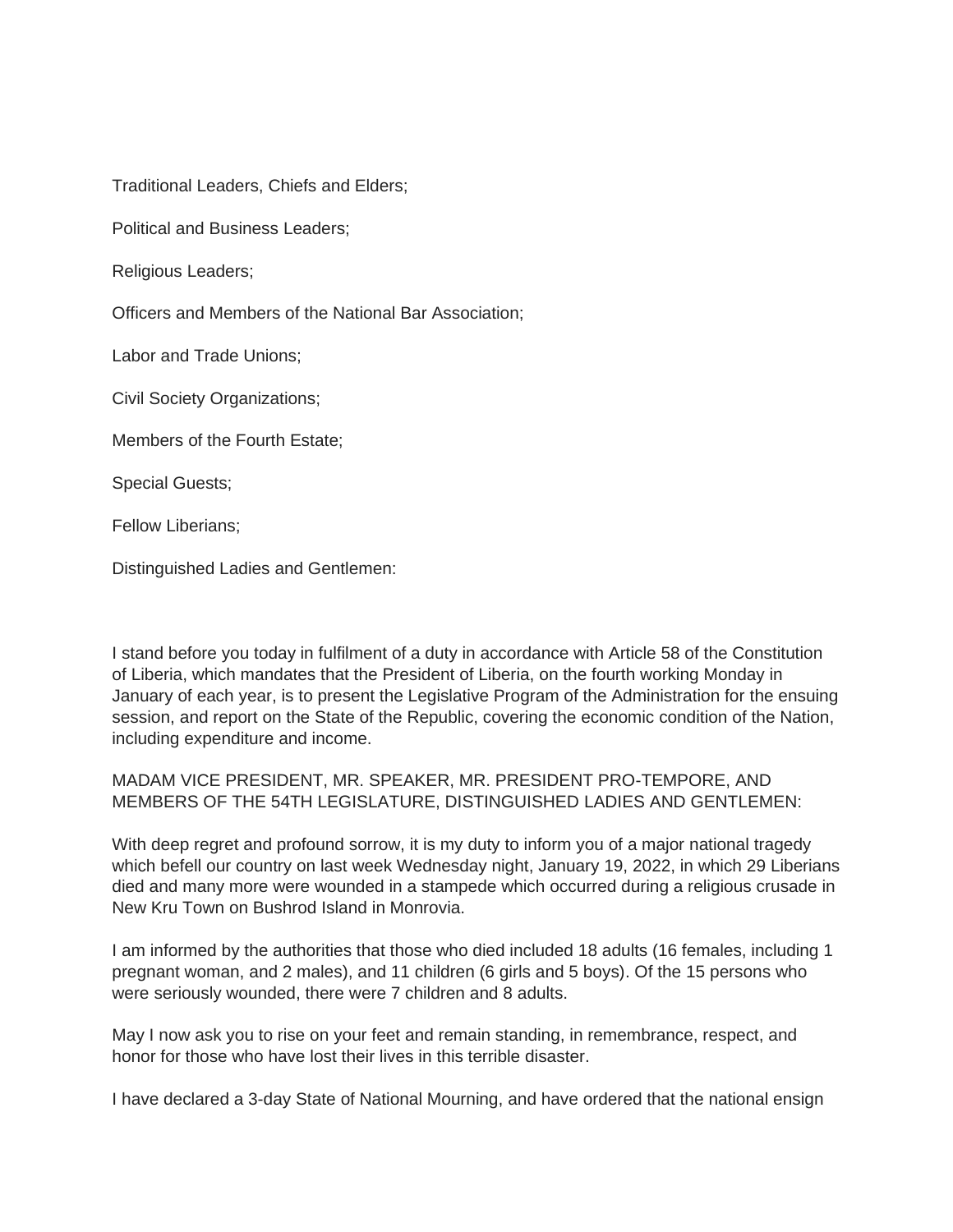be flown at half-mast at all public buildings throughout the Republic while the Nation mourns.

I have also mandated the Liberia National Police to conduct a full-scale, thorough, and speedy investigation to ascertain whether or not there is criminal culpability, and have met with the religious leadership and pastors of the Christian community to discuss ways to safeguard their congregations at mass events such as rallies and crusades in order to prevent a re-occurrence of this tragedy.

I have also called on health authorities, including the Liberian National Red Cross and the Disaster Management Agency, to assist with treatment and recovery efforts.

I have personally visited the scene of the disaster and met with some of the survivors, and have also led an array of officials of Government to visit the wounded in hospital.

Let us now convey our deepest sympathies to the families of the bereaved, while expressing our gratitude to all those who provided help to the victims in the immediate aftermath of the stampede.

It is worthy to note that the Government has received dozens of messages of sympathy and condolence from the leaders and governments of many countries and international organizations, all of whom have expressed their solidarity with Liberia in our time of grief. In return, other countries which have recently experienced similar disasters, especially those in our sub-region, have received messages of sympathy and condolences from our Government.

I now call upon you to observe a moment of silence for all those who lost their lives in this unspeakable tragedy.

### MOMENT OF SILENCE

May their souls, and the souls of all the faithful departed, rest in perfect peace, and may light perpetual shine upon them. In Jesus' Name. Amen.

PLEASE BE SEATED.

### MADAM VICE PRESIDENT, MR. SPEAKER, MR. PRESIDENT PRO-TEMPORE, AND MEMBERS OF THE 54TH LEGISLATURE:

Let me now welcome you back from your Annual Recess as you begin this Fifth Session of constructive dialogue and deliberation in the supreme interest of the Liberian people. I would also like to take this opportunity to express my sincere gratitude to this Honorable Body for your constant and consistent support to our legislative program. I look forward to working with you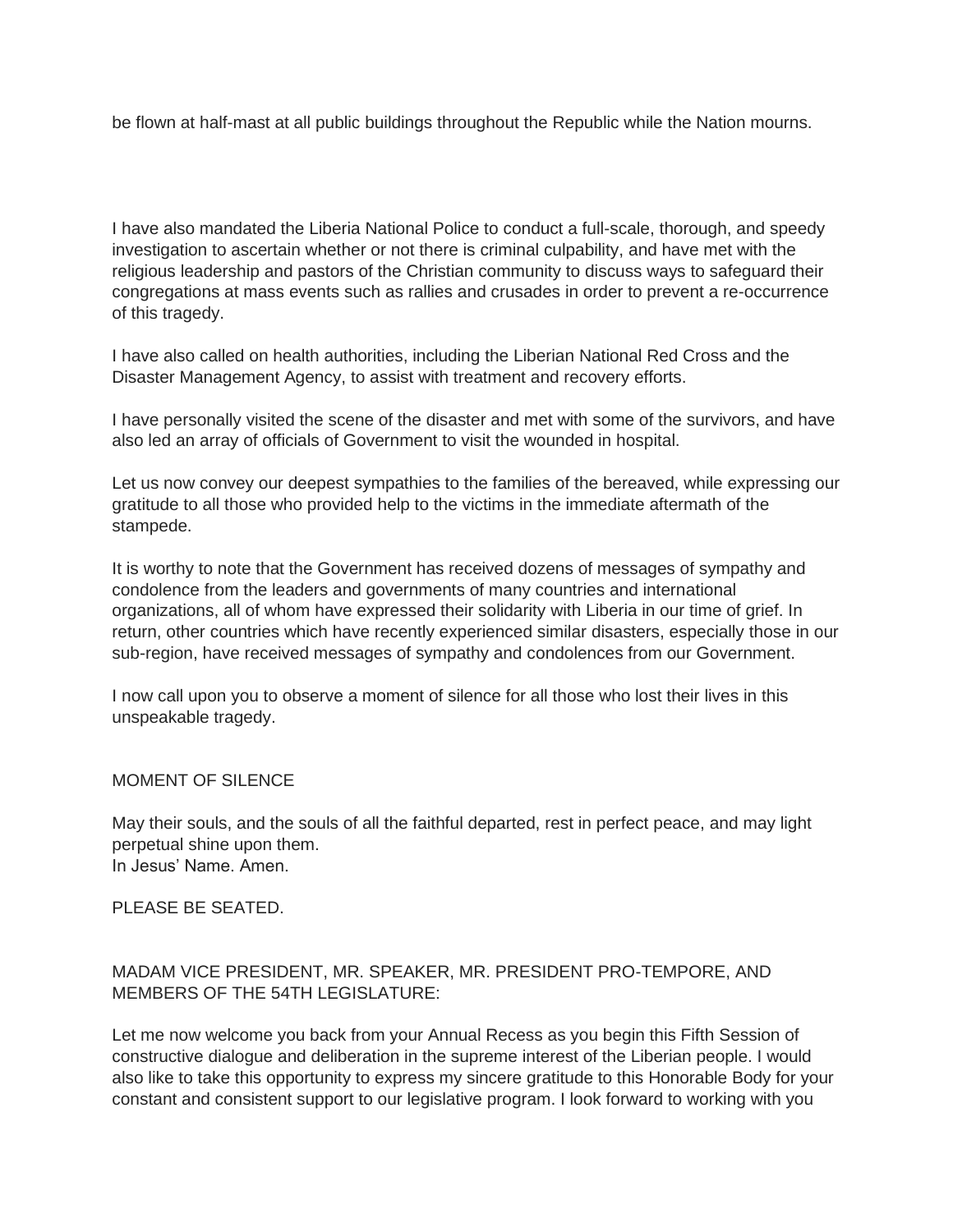during this Fifth Session, in the usual spirit of collaboration and cooperation that we have always enjoyed.

During the period under review, our collaborative efforts have resulted in your passage, and subsequent approval by me, of twenty-three (23) pieces of legislation, which include financing agreements, creation of regional universities, and ratification of international instruments, amongst others. These laws, most especially the financing agreements, have important implications for the growth and development of the Liberian economy.

While I applaud you for your hard work, I want to respectfully remind you that there are still thirty-five (35) pieces of legislation which are pending before you, eight (8) of them from your Third Session of 2020, and twenty-seven (27) of them from your Fourth Session of 2021

Many of these proposed laws have important significance to strengthening our governance and judiciary systems, as well as our relationships within our sub-region.

Others, when enacted by you, will help to ensure and secure financial transactions in support of our monetary and fiscal policies, and will help to prevent our country from being a conduit of illicit financial transactions, money laundering, and terrorist financing.

Taken together, these pending bills constitute a major proportion of our legislative agenda for the ensuing year, although we will be submitting new bills during this Fifth Session for your further consideration.

In the interest of time, a detailed list of the 23 bills passed during your Fourth Session, together with the 35 pending bills presently before you, as well as the three Executive Orders signed by me during the period under review, are attached as an Appendix to this Annual Message.

### HONORABLE MEMBERS OF THE 54TH LEGISLATURE:

We are counting on you to consider the expeditious passage of these pending bills, as well as the other new bills which we will be submitting to you for your timely consideration during this Fifth Session. It is our fervent hope that we will continue to work together collaboratively, in the best interest of the Liberian People, to timeously execute our Constitutional duties.

#### MR. SPEAKER:

Two hundred years ago, some of our forebears returned to our shores, after enduring four centuries of bondage in slavery, and helped to found the Republic of Liberia.

As I said during my remarks at the Kick-Off program held this month on Providence Island to commemorate the day that the settlers landed here, we must redouble our efforts to promote unity amongst all Liberians worldwide, and encourage all to make meaningful contributions to the nation-building task of our country. For ..."in union strong, success is sure. We cannot fail..."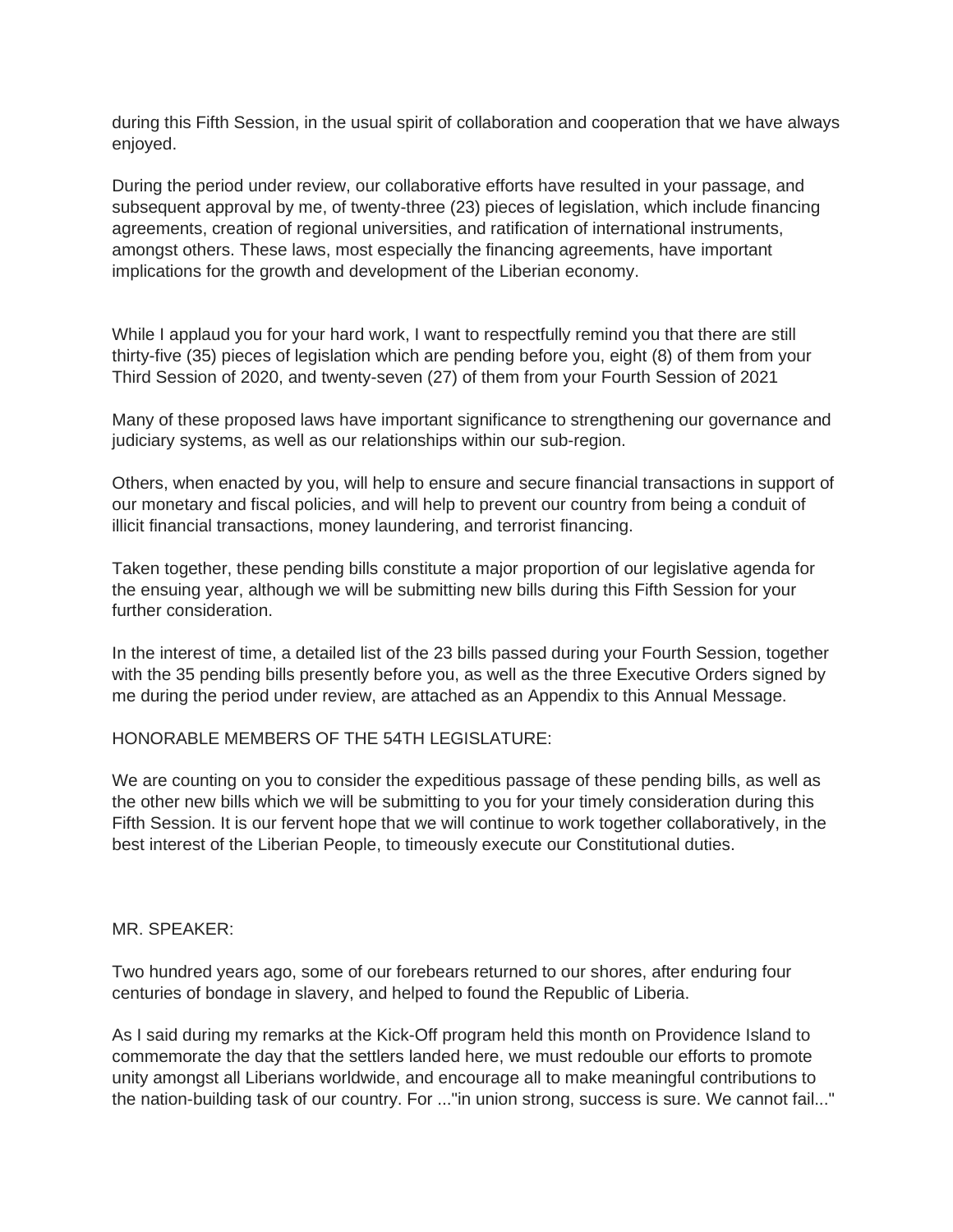We therefore would like to commend the Honorable Supreme Court for its Opinion handed down on the Twenty-Third of December 2019, which found that certain provisions of the Alien and Nationality Law are inconsistent with the Constitution of Liberia.

For instance, the current Alien and Nationality Law provides that a natural-born Liberian citizen automatically loses his or her citizenship, without any due process of law in a court in Liberia, upon taking up citizenship of another country or acting in some capacity for that country. This law undermines our quest for unity amongst all Liberians - everywhere!

Therefore, as we celebrate the Bicentennial anniversary of the founding of our country, I want to call on the Honorable Members of this 54th Legislature, in particular the Liberian Senate, to consider passage of the Bill currently before you, which seeks to codify the Opinion of the Honorable Supreme Court and make it more true that ... "once a Liberian - always a Liberian."

# MADAM VICE PRESIDENT, MR. SPEAKER, MR. PRESIDENT PRO-TEMPORE, AND MEMBERS OF THE 54TH LEGISLATURE:

Our Constitution places upon me the solemn responsibility to report on the State of the Republic, with specific mention of public expenditure and national income.

Revenue collection for 2021, including grants, was \$646 million U.S. dollars, compared to \$653.9 million U.S. dollars in 2020. This apparent decrease is attributable to more international Covid-related funding that was received in Calendar Year 2020. This revenue performance was driven by higher receipts of tax and non-tax revenues, especially taxes on international trade.

Of this amount, domestic taxes was \$577 million U.S. dollars and external resources received from our Development Partners was \$68 million U.S. dollars. The last fiscal year recorded the highest level of domestic revenue performance since the end of the civil conflict. We are all encouraged and challenged to sustain these efforts.

On the other hand, total cash expenditure for the same period under review was \$668 million U.S. dollars. Of this amount, 44 percent was spent on compensation of Government employees, 25 percent on goods and services, 17 percent on domestic and international debt, and 5 percent on Public Sector Investment.

#### MR. SPEAKER:

For at least the last five decades, Liberia has had a fiscal year that runs from July 1 to June 30. Liberia has been the only country in the ECOWAS sub-region that has run this fiscal year, which is out of alignment with the rest of the countries in the region. We have been encouraged by ECOWAS for nearly two decades now since the end of the civil war to revise our fiscal calendar.

Mr. Speaker I am proud to report that the change has finally taken place, and the year 2022 will be the first fiscal year that is also a calendar year for the national budget and other instruments and processes of the Government.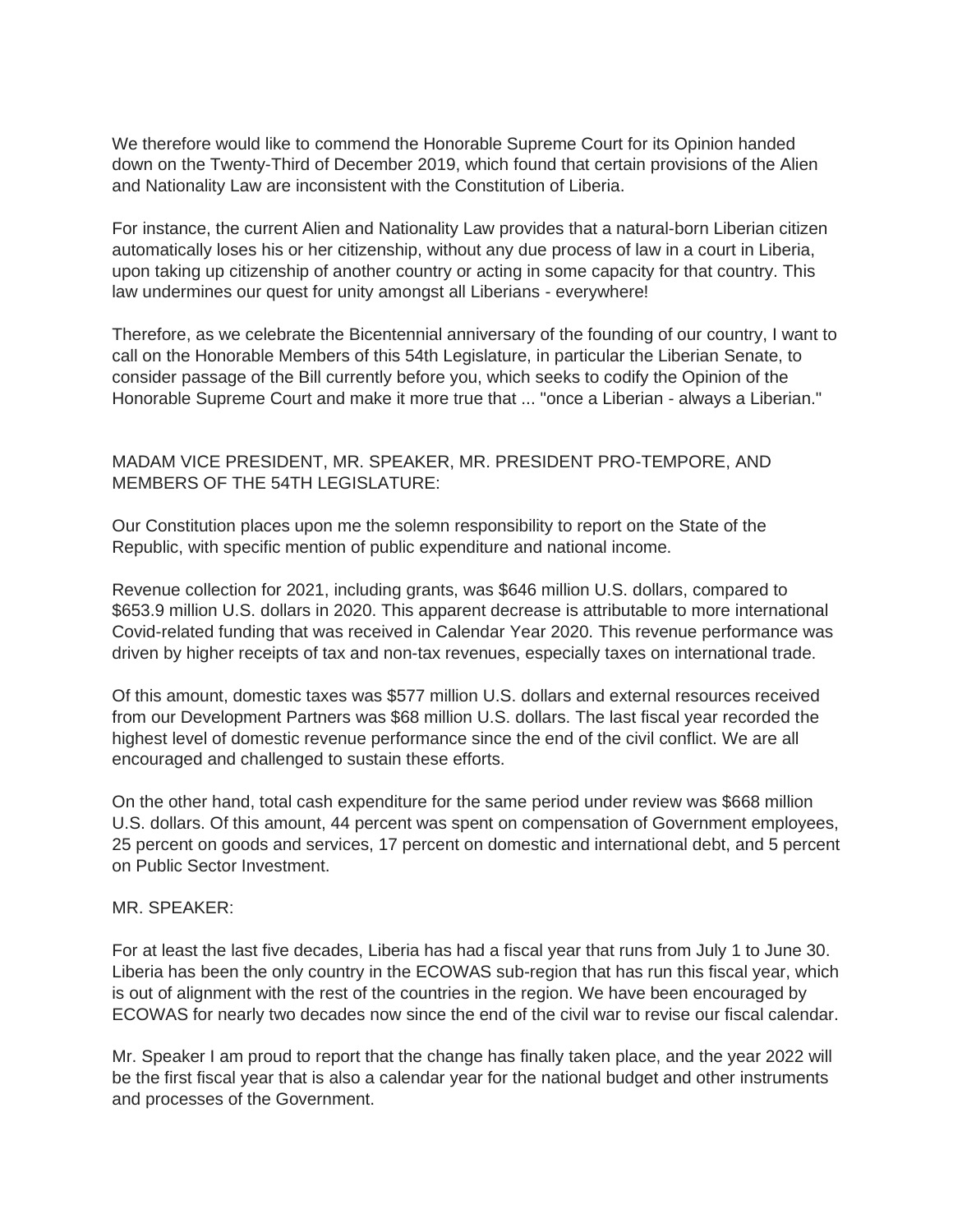### MR. SPEAKER:

To facilitate this transition, we had to enact a special transitional budget which you approved at \$347.9 million US dollars in the year under review. December 31, 2021 concluded this transitional budget, which was funded exclusively by domestic revenue, and the draft national budget is presently before the House of Senate for consideration, having been passed by the House of Representatives.

### MR. SPEAKER AND MEMBERS OF THE 54TH LEGISLATURE:

The 2022 budget was passed by the House at \$785.6 million U.S. dollars. This is the largest national budget in the history of Liberia, and with the support of the National Legislature we hope to make it the most transformative. Domestic revenue is projected at \$640.5 million US dollars, or 81.5 percent, while external resources are projected at \$145 million US dollars, or 18.5 percent.

We have increased capital spending in the proposed Fiscal Year 2022 budget. In response to the need for more development, we are putting more resources to solving the many development challenges confronting our people in various sectors.

These capital investments will cover roads, electricity, education, national security, health, water and sanitation, transport and several other sectors.

I am thankful that the House of Representatives approved \$10 million U.S. dollars for projects under the County Tour that I undertook in the year under review. These county tour projects will bring serious relief to many of our people, especially those in rural areas.

### MR. SPEAKER:

It is very clear that the success of this budget depends on strong revenue measures. It depends on all citizens paying their lawful taxes and doing so in a timely manner. In this regard, the Government in 2022 will support even more vigorously the domestic resource mobilization strategy of the Liberia Revenue Authority.

Government, through the LPRA, has launched a program to keep 50 percent of all real estate taxes collected back to the counties, districts and cities where the real estate taxes are collected. This is a measure to boost real estate taxes by involving local communities and their residents, as well as ensure that part of the money stays at the local level, in keeping with the Decentralization Law that was recently passed under my Administration. The program is being piloted in Margibi County.

MR. SPEAKER: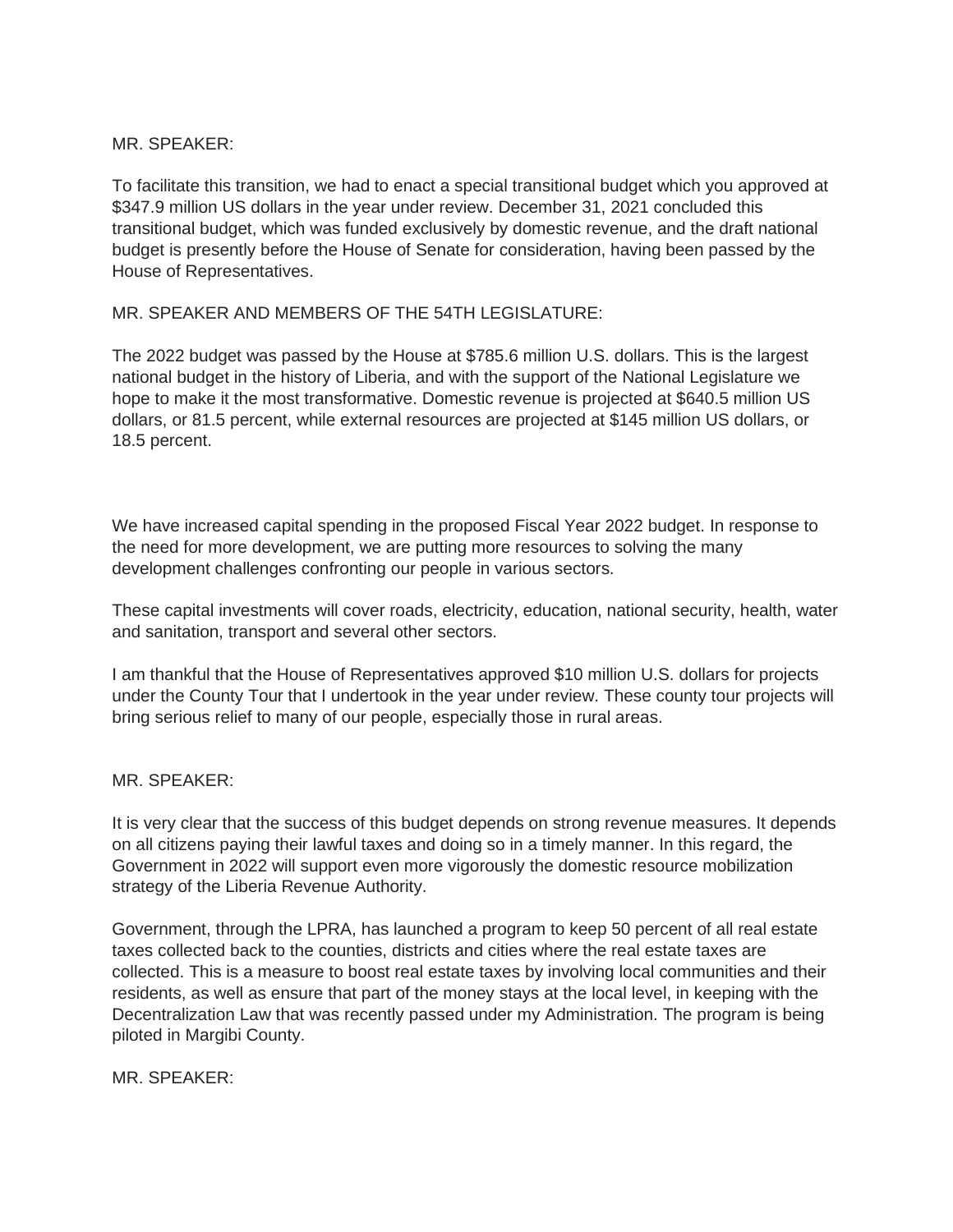We are working with the National Legislature to limit tax waivers or tax expenditures, which in the last three years alone have cost us more than \$300 million U.S. dollars. While duty-free privileges and incentives are important to spur development, I believe that, as a country, we have been too generous with these instruments and must now begin to take a more conservative approach.

### MR. SPEAKER:

We have made significant progress in restructuring our domestic debt. All legacy debts owed the Central Bank of Liberia, including the debt owed to the former National Bank of Liberia, were bundled into a Restructured and Consolidated Loan at the start of the IMF-supported program two years ago. This Restructured Loan totaled \$487.5 million U.S. dollars. The Government pays an annual interest of \$13.9 million U.S. dollars to the Central Bank of Liberia on this loan and will start to pay principal in the year 2030.

The total stock of domestic debt now stands at \$660 million U.S. dollars and the total stock of external debt now stands at approximately \$1.03 billion U.S. dollars for a total public debt stock valued at \$1.69 billion U.S. dollars as at December 31, 2021.

The total debt stock grew by 6.29 percent compared to end-December 2020 debt stock of \$1.59 billion U.S. dollars and this growth was from disbursement on both external and domestic loans.

On both domestic and external debt the Government paid the amount of \$83.4 million U.S. dollars in debt service. Of this amount, \$62.8 million U.S. dollars was paid for domestic debt to the Central Bank of Liberia, to commercial banks for Treasury Bonds, and to other institutions, while \$20.6 million U.S. dollars was paid to multilateral and bilateral partners.

The Treasury Bonds, which were issued by the previous Government in 2013, are costing the Government more than \$6 million U.S. dollars in interest annually, just to roll them over to the next period. This is a legacy debt which my Administration inherited. However, in the interest of continuity of Government, it is an obligation that we have to pay.

Therefore, I am pleased to inform you that, working with the IMF, we have allocated \$35 million U.S. dollars to completely redeem these very expensive Treasury Bonds. This will free up space for investment in education, healthcare and other important priority areas.

### MR. SPEAKER:

We are almost at the point where the audit of the consolidated revenue account will be current up to any fiscal year. In 2018 my Administration inherited an audit backlog dating back to the 2015/2016 and 2016/2017 national budgets. We have worked overtime to conduct these audits and make current the audit of the consolidated revenue account.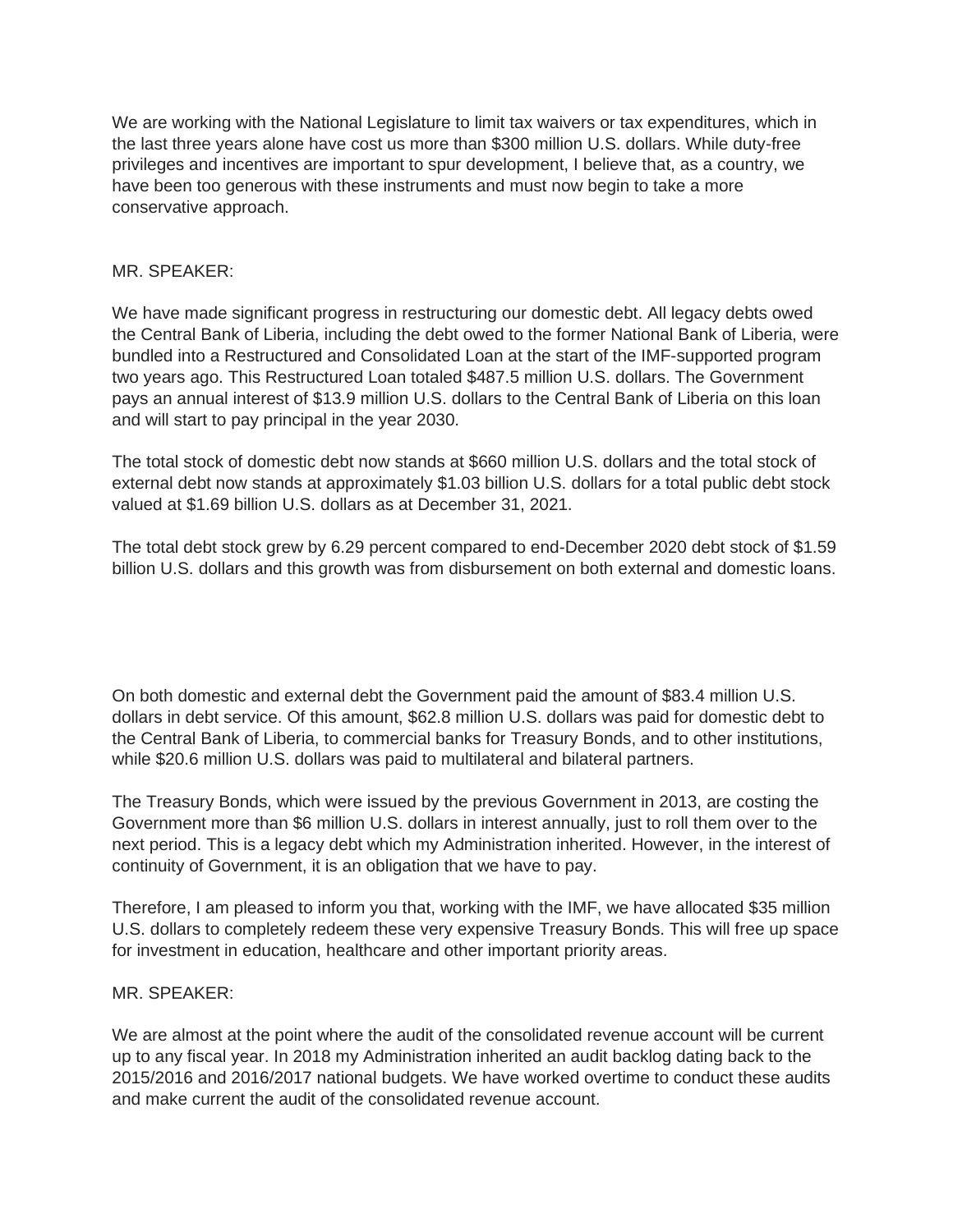With the completion of the Fiscal Year 2019/2020 audit, we are making good progress. The General Auditing Commission is presently conducting an independent payroll audit funded by the World Bank, and is developing a new framework to ensure better audits and financial reporting that is consistent with the Public Financial Management Law. MR. SPEAKER:

We must continue to show strong gains in the fight against corruption, money laundering and illicit financial flows. The Government is strengthening and empowering the Liberia Anti-Corruption Commission to prevent fraud and acts of corruption before they occur. You will be aware that the House has already passed the new LACC Act giving a broader mandate to the LACC to fight corruption. It is my hope that, in the supreme interest of the Liberian People, the Senate will soon concur.

The House has also passed the new anti-money-laundering legislation, which empowers the Financial Intelligence Unit to fight illicit financial flows, such as money laundering, and drug and terrorist financing. We will spare no effort to bring Liberia within international compliance in the fight against corruption and illicit financial flows.

### MR. SPEAKER:

With your support our Administration continues to implement several reforms on the Central Government payroll and pension schemes. For example, we have successfully placed all Government workers on biometric ID; reduced non-contributory pension scheme from about 17,000 pensioners in 2017 to about 6,000 pensioners to date; expanded social security coverage and increased social security contribution by 300 percent in some instances.

The Government, through the Ministry of Finance and Development Planning, the Civil Service Agency and the National Social Security and Welfare Corporation, intends to fully reform the entire process of retiring and paying retirees on time. In this regard, I am hereby admonishing all relevant entities to accelerate their work and complete the reform by the middle of this year.

At the completion of this exercise, workers who retire today must receive their money the following month. I will be looking to announce this to the Nation in my 2023 annual message.

#### MR SPEAKER:

Liberia recently completed its Third Review under the IMF External Credit Facility. The results show strong fiscal and monetary performance. The Executive Directors of the IMF have noted in the Review that:

### QUOTE:

"The [Liberian] economy is on track to rebound strongly next year, following setback from COVID-19 pandemic. The medium term outlook is favorable and the authorities are committed to steadfast implementation of their macroeconomic stabilization and structural reform program." UNQUOTE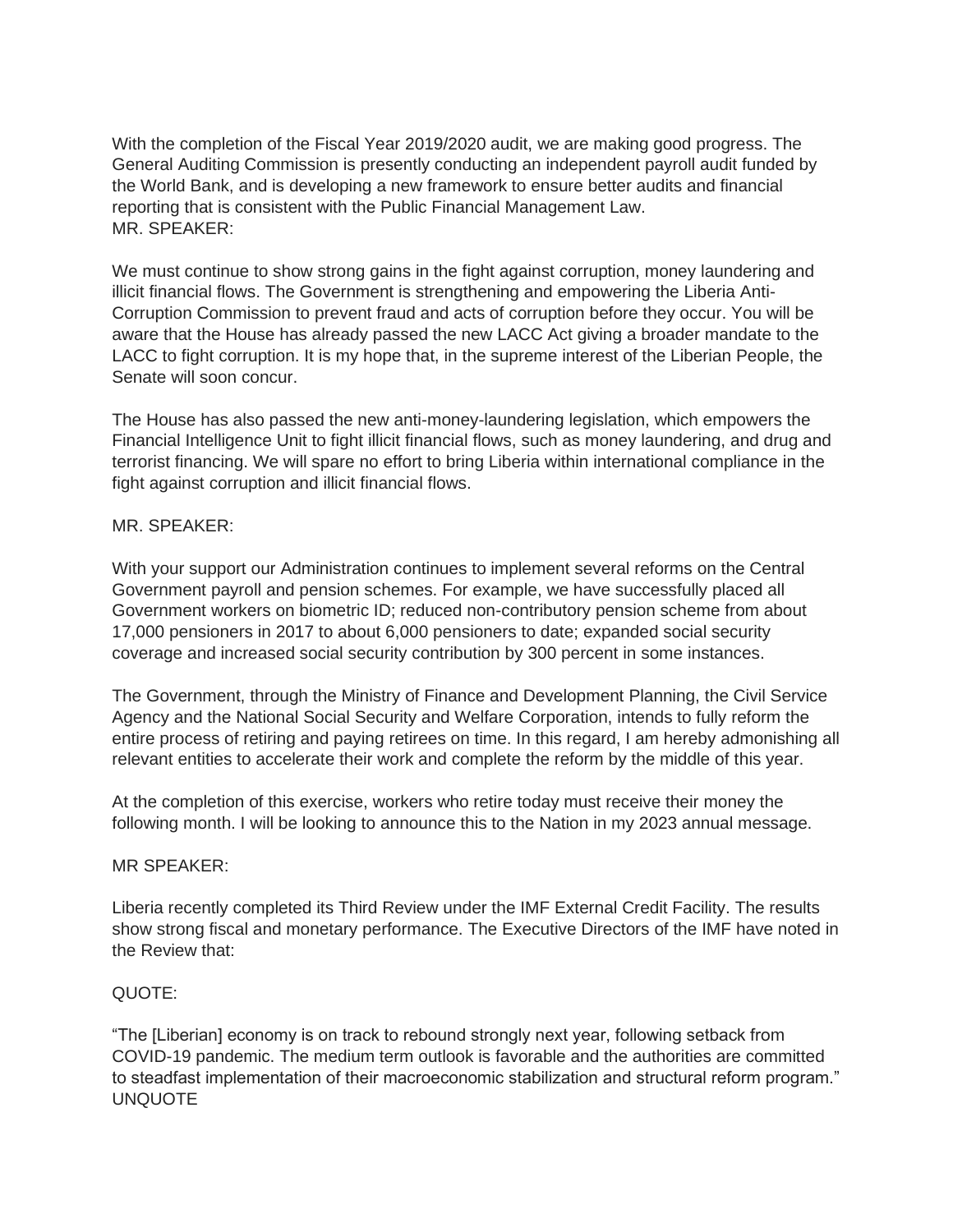### MR. SPEAKER:

This positive review from the IMF was immediately followed by a disbursement of \$23.64 million U.S. dollars to the Central Bank to add to the nation's reserve stock.

MADAM VICE PRESIDENT, MR. SPEAKER, MR. PRESIDENT-PRO-TEMPORE, MEMBERS OF THE 54TH LEGISLATURE:

We have remained committed to the independence and autonomy of the Central Bank of Liberia in support of economic reforms for a stable economy. Although the year under review was challenging for the economy, my Government was fully supportive of policy implementations from the CBL that have kept the recovery of our economy on course.

TO GOD BE THE GLORY, FOR THE GREAT THINGS HAS DONE, AND CONTINUES TO DO, FOR OUR GOVERNMENT, AND FOR OUR NATION, LIBERIA.

Despite the challenges of dealing with the COVID-19 pandemic, the economy grew by 3.6 percent from negative 3 percent in 2020, and growth this year is expected to be 4.7 percent, through increased agricultural and public investments in social compact program. In nominal value the Liberian economy expanded by more than US\$300 million in 2021. Inflation was reduced to less than 6 percent in November 2021, from 13.1 percent in December 2020.

We were successful in increasing the gross international reserves of our country to more than US\$600 million, representing more than 4 months of import of goods and services in compliance with ECOWAS convergence target.

#### MR. SPEAKER:

In our effort to extend the visibility of the Central Bank of Liberia beyond Monrovia, the Bank completed the construction of a modern cash hub in Gbarnga, Bong County, to provide more financial services for our people outside Monrovia, which was dedicated by me last month The Bank is planning to commence the construction of an additional four (4) cash hubs in other rural areas of the country that will make it easy to access financial facilities.

#### MR. SPEAKER:

As part of the currency reform approved by you, the members of the 54th National Legislature, the Central Bank of Liberia brought in the first consignment of banknotes totaling L\$4.0 billion Liberian dollars out of the approved L\$48.734 billion Liberian dollars in November 2021.

The second consignment is expected in January 2022. The first and second consignments are all denominated in 100 dollars bills, only intended to respond to the liquidity demand in December of last year and to commence the replacement of mutilated banknotes respectively.

The bulk of the new currency, which will include coins, is expected in the second half of 2022,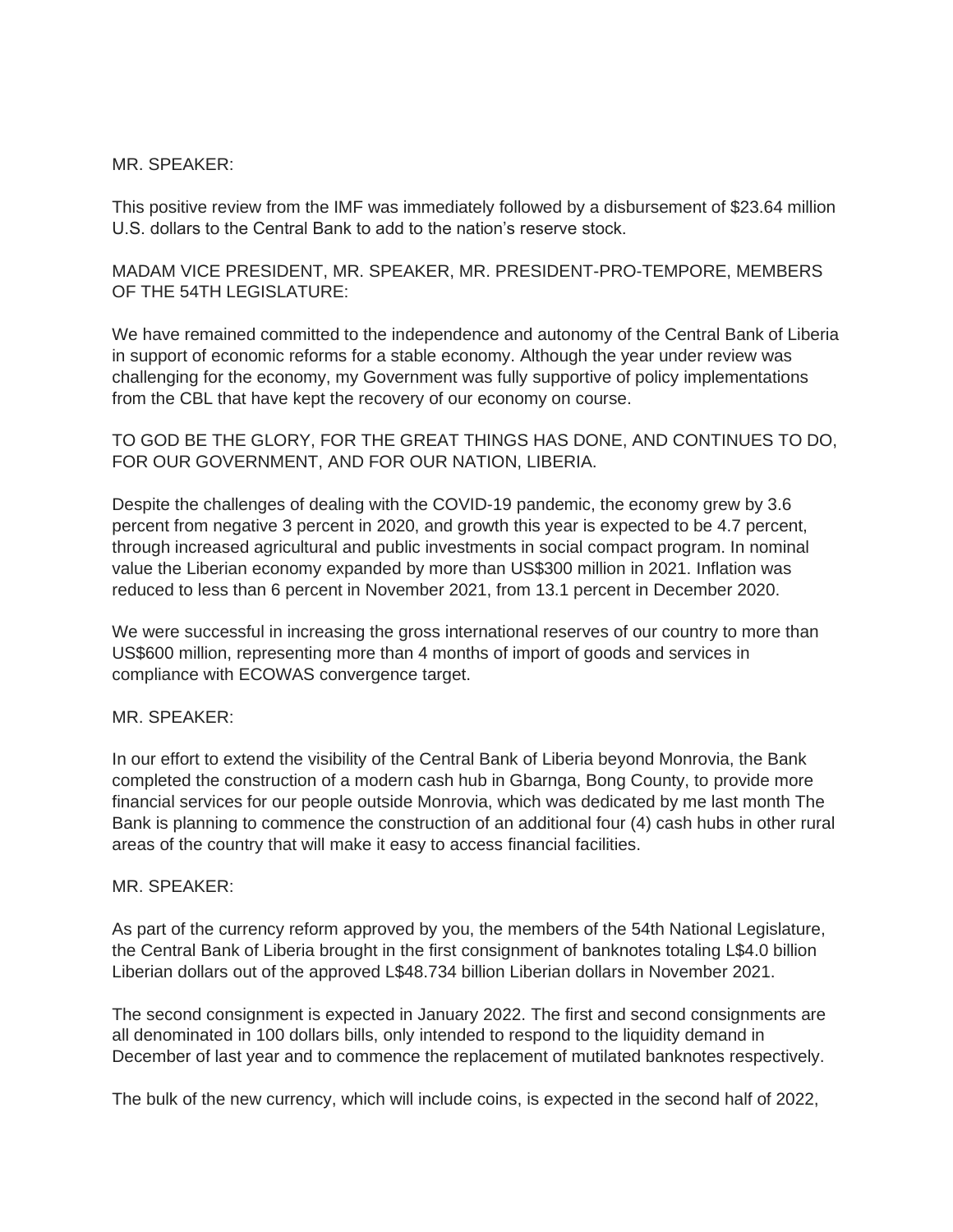while the balance will be coming in 2024. In compliance with the restriction of the Joint Resolution of the National Legislature, there will be no printing or delivery of the new currency in 2023, even though the exchange exercise will continue through 2023.

In the interest of transparency and credibility, the Central Bank of Liberia has ensured that the process is inclusive of our National Legislature, media community, the Liberian Marketing Association, the Liberia Business Association, traditional elders and youths, as well as our international partners, including the IMF and Kroll through USAID.

Based on the sound management and good performance of our economy, Liberia received \$345.3 million US dollars in August 2021 under the general Special Drawing Rights allocation to IMF members.

# MADAM VICE PRESIDENT, MR. SPEAKER, MR. PRESIDENT PRO-TEMPORE, AND MEMBERS OF THE 54THLEGISLATURE, DISTINGUISHED LADIES AND GENTLEMEN:

I have now concluded the mandatory reporting requirement for the Annual Message, as stipulated in Article 58 of the Liberian Constitution, which requires me to provide details of national income and public expenditure for the previous year, as well as my legislative agenda for the ensuing year, and to comment on the economic condition of the Republic, and the State of the Nation.

Based on the Report that I have just made to you, I can state categorically, and with confidence, that the State of our Economy is Stable and Growing, and that the State of the Nation is Peaceful and Strong!

Let me assure you that as President of Liberia, working in close collaboration with you, I will do all that is in my power to ensure that our Nation will remain peaceful, stable and strong, and that our economy will continue on a trajectory of sustainable growth and development. Together, we can – and will – succeed!

# MADAM VICE PRESIDENT, MR. SPEAKER, MR. PRESIDENT PRO-TEMPORE, AND MEMBERS OF THE 54THLEGISLATURE, DISTINGUISHED LADIES AND GENTLEMEN:

With regards to our foreign policy, Liberia remains positively engaged with its partners and friends at the bilateral and multilateral levels, as a responsible member of the international community, and with keen focus of our own national interest.

In accordance with the guiding principles of our Foreign Policy Objectives, which stipulate the maintenance of national security; the preservation of the territorial integrity and sovereignty of the country; the promotion of peace and harmony based on the principle of non-interference in the internal affairs of other states; and the promotion of unity in the international community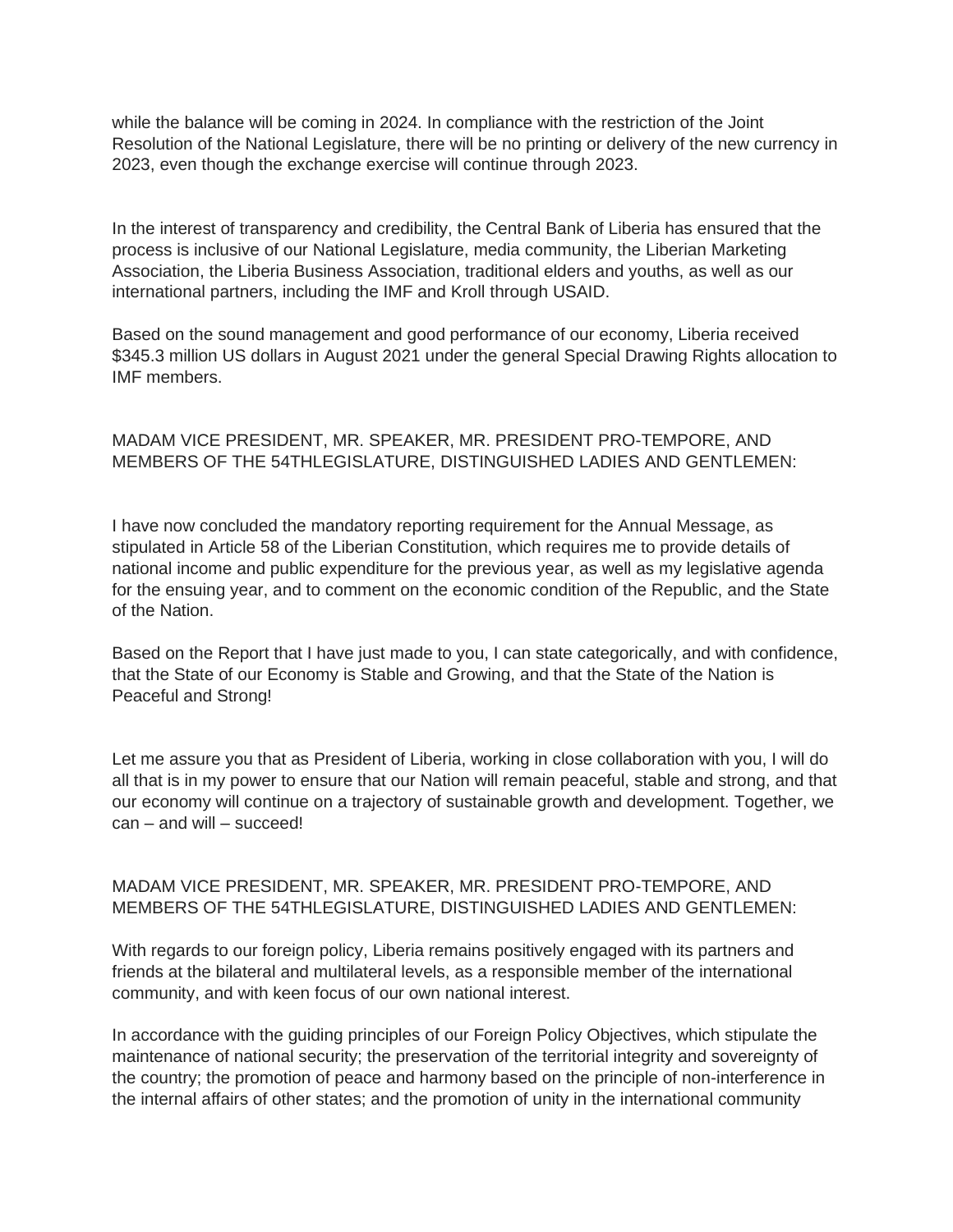based on the values of liberal democracy.

During the period under review, we played significant roles in promoting our Foreign Policy Objectives and strengthening our foreign relations at the bilateral and multilateral levels, which brought productive results and affirmed our leadership in the comity of nations.

### MR. SPEAKER:

Consistent with our international obligations, we fully participated in the activities of the Economic Community of West African States (ECOWAS), the African Union (AU) and the United Nations (UN); either virtually or in-person.

We were honored to address the 76th Session of the United Nations General Assembly. We also participated in the Summits of the African Union (AU); as well as the Economic Community of West African States (ECOWAS).

At the level of ECOWAS, the focus was on crisis areas in our sub-region, namely: the security and political situations in the Republic of Mali and the Republic of Guinea.

In Mali, we continue to support the peacekeeping operations with the presence of a contingent of the Armed Forces of Liberia embedded with the United Nations Mission (MINUSMA).

Also, we are working with our colleagues to resolve the constitutional impasse in the Republic of Mali to restore that country to constitutional democracy and order through the holding of free, fair and transparent elections in the soonest possible time.

We will do all within our power as a Government to remain supportive of the Transition Agenda of ECOWAS for our Sisterly Republics of Mali and Guinea; as well as those in the Sahel, to restore peace, security, stability, democracy, and constitutional order.

During the reporting period, we actively engaged our partners and friends, an endeavor that strengthened our friendly and cordial relations, as well as produced mutually beneficial results for us all.

#### MR. SPEAKER:

Most notable among the many achievements we made in pursuit of our international policy/relations were the following:

1. We participated and addressed the Generation Equality Forum convened in Paris, France in June of the reporting year.

2. We also attended, and addressed, the 26th UN Climate Conference (COP26), which was convened in Glasgow, United Kingdom of Great Britain and Northern Ireland, where we made a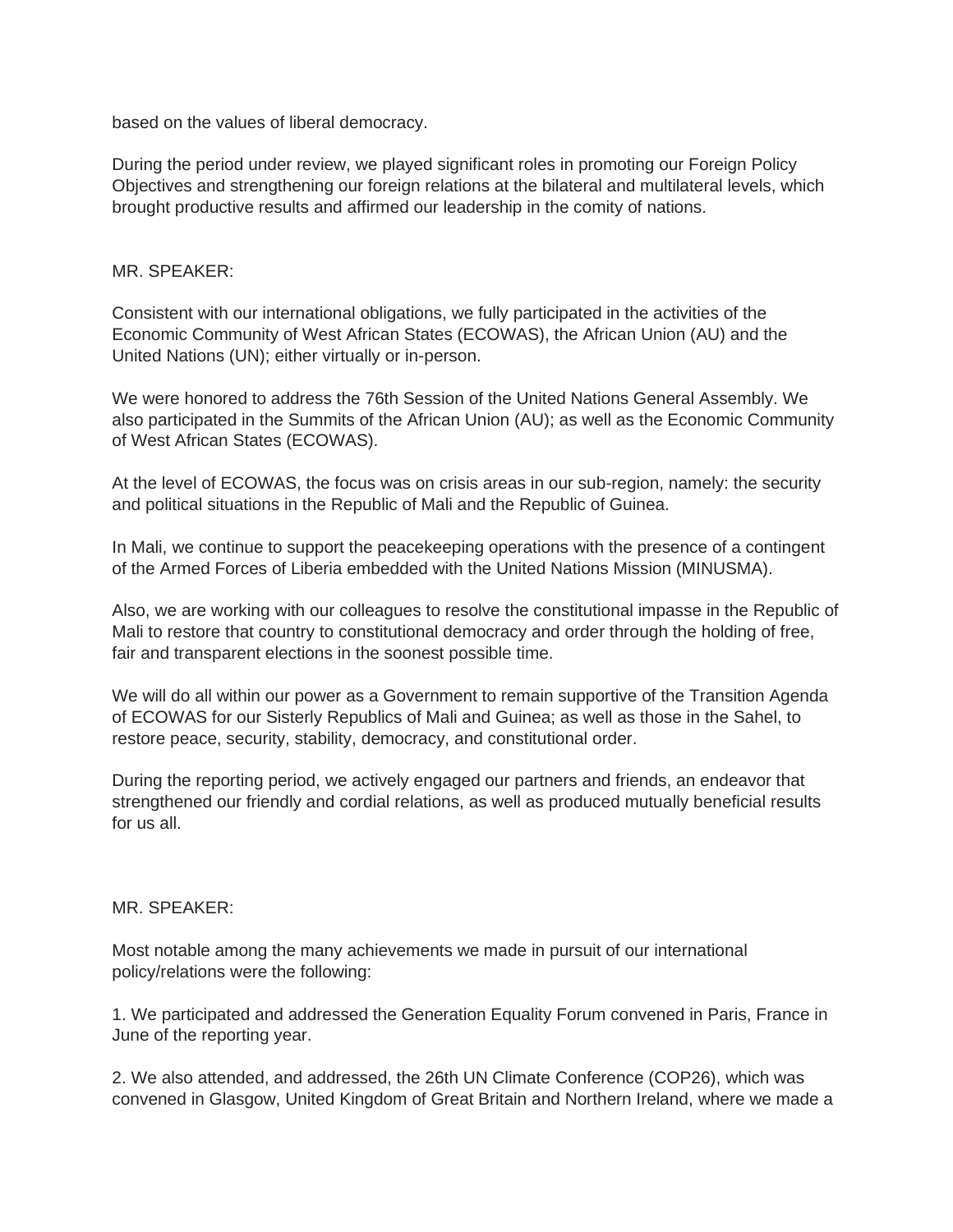proposal for the establishment of a new African Carbon Credit Exchange.

3. We also participated in the 4th Edition of the Paris Peace Forum in November 2021 to tackle global problems and strengthen multilateral cooperation and collective action for a peaceful world.

4. While also in Paris, we attended the occasion marking the 75th Anniversary of the United Nations Educational, Scientific and Cultural Organization (UNESCO), and addressed the 41st Session of the High-Level segment of the General Conference.

5. Pursuant to our strong commitment to peace, security, stability and democracy, particularly in the Mano River Basin, with special emphasis on the political situation in the Republic of Guinea, Liberia took the initiative to invite our neighboring Sister Republics – Côte d'Ivoire and Sierra Leone – to convene the "Mano River Union Diplomatic, Peace, Security and Democracy Conference", which was held at Farmington Hotel in Margibi County in November

# MR. SPEAKER:

In addition to the County Tour Projects, a number of projects were undertaken by the Liberian Agency for Community Empowerment, in keeping with its statutory mandate.

Completed projects include the following:

- 1. Popo Beach Phase 2
- 2. Grand Gedeh Housing Units Construction Project II
- 3. Kendeja Renovation Project
- 4. The 14th Gobachop Market Phase II Open Markets
- 5. The 14th Gobachop Market Phase II Road Improvement
- 6. The 14th Gobachop Market Phase II Backfilling of Market Premises with rocks
- 7. 100 Housing Units Construction Project in Bong County
- 8. 100 Housing Units Construction Project in Nimba County
- 9. Three Additional Market Facilities Constructed in Omega Community
- 10. West Point-Waterside General Market
- 11. Wells Hairston High School Annex
- 12. The Youth Opportunities Project

Ongoing Projects being constructed by LACE include the following:

- 1. Popo Beach Third Phase
- 2. Grand Gedeh Housing Units Phase II
- 3. Monrovia Central Prison Compound Project
- 4. Duala Road Market Construction Project
- 5. The Youth Opportunities Project

### MR. SPEAKER:

In addition to her official duties and responsibilities as First Lady of the Republic of Liberia, my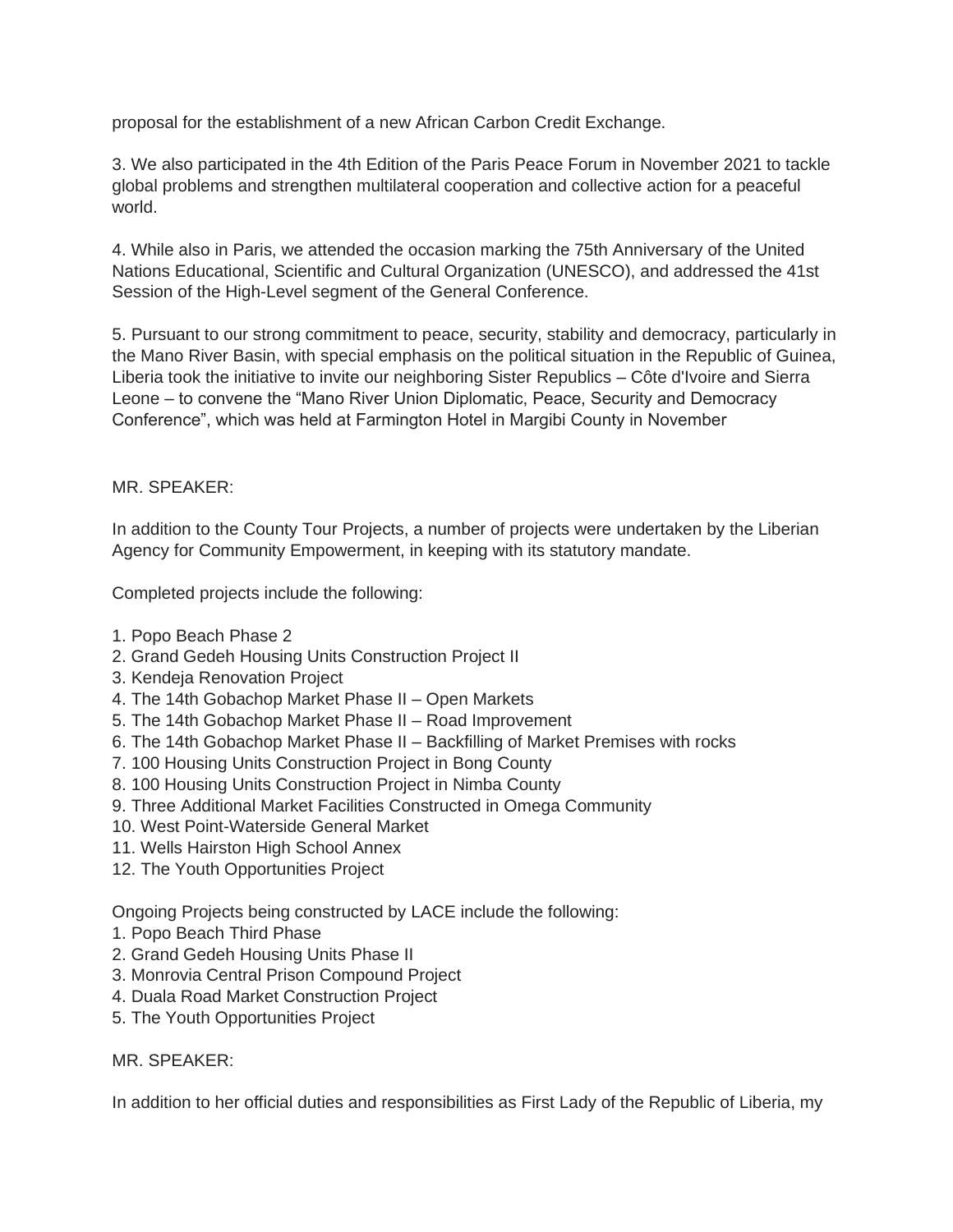darling wife, Her Excellency Madam Clar Marie Weah, has shown a keen interest in charitable good works which involve infrastructure to accommodate some of the less fortunate in our society.

As a result of her passion to help Liberians move towards prosperity in support of the Pro-poor Agenda, she established the Clar Hope Foundation in 2018.

One of its major initiatives is the City of Hope, which is a multipurpose complex that will provide quality education to 200 girls between the ages of 3 - 5, as well as serve as a refuge, a home, and a rehabilitation center for destitute Liberians, including disadvantaged youths, orphans, and street girls.

The complex is comprised of modern dormitories to accommodate the students and the staff, a vocational training center, two academic school buildings with a 300-student capacity, an administrative building, a number of guest houses, a conference center, and a clinic. The City of Hope is approximately 85 percent completed, and the opening is scheduled for early this year.

The Clar Hope Foundation has also built an old folks home in Buchanan, Grand Bassa County. Construction was completed in 2021, and it has been named the Decontee Home for the Elderly The 29 bed-room facility seeks to restore the desired respect and dignity seniors deserve through quality care. Although this old folks home was built with funds raised by the Clar Hope Foundation, I have learned from a reliable source that they intend to turn the building over to the relevant Government agencies, free of charge.

Additionally, through the Office of the First Lady, a modern vocational training center has been built for the use of the Army Wives Association at the Edward B. Kesselly Barracks. It comprises offices, classrooms and a conference hall. Through this initiative, the First Lady wants to boost the capacity development of hundreds of women and girls from military families, thus enabling them to earn a decent living and support their families. This project will be dedicated in the next few days.

Another infrastructure development project of the Clar Hope Foundation is the Rock Hill Restoration Project, which aims to restore clean and safe drinking water to some 16,000 residents of the Rock Hill Community in Paynesville for the first time after more than 70 years. The project has been completed and will also be officially dedicated within the next few days.

Allow me to thank you, Clar, for your charitable good works in the interest of the Liberian people.

MR. SPEAKER:

We are making steady progress in the electricity sector, but strong challenges remain. Since 2018 total households connected to the electricity grid has increased by more than 260 percent, from more than 49,000 customers in 2018 to about 130,000 customers by December of 2021.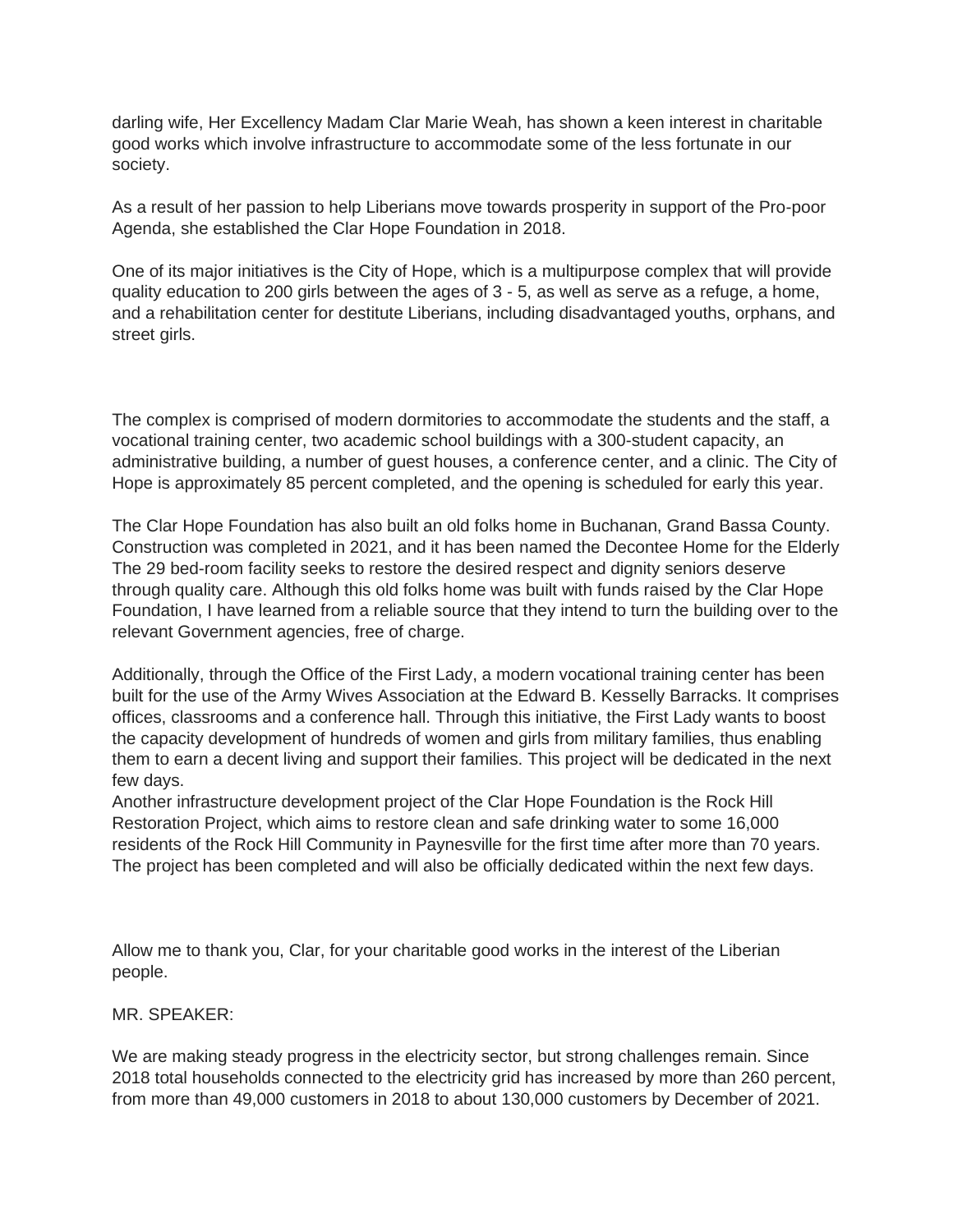New investments in transformers, meters and delivery of new sub-stations are all contributing to changing the electricity landscape. The Government was also able to provide more than 10,000 street lights in Monrovia and around the country, and under the current budget more street lights, including solar lights are going to be provided.

### MR. SPEAKER:

I am proud to report that the cost of electricity, a major challenge for businesses and households, has been reduced from 35 cents per kilowatt hour to around 24 cents per kilowatt hour for residential customers and to 22 cents per kilowatt hour for businesses. While at 22 cents, this tariff is still higher in the West African sub-region, it is a massive development for the electricity sector in Liberia.

### MR. SPEAKER:

The Millennium Challenge Compact signed between the Government of Liberia and the Government of the United States of America came to an end on January 21, 2021 after 5 years of implementation.

The Compact provided a grant of \$257 million U.S. dollars for the electricity and road sectors. The Compact also contributed \$147 million US dollars to the rehabilitation of Mt. Coffee Hydro Power Plant and the increase of connections from 34,000 customers to over 82,000. The Liberia Electricity Regulatory Commission was also established under the Compact which is now empowered to license private operators in the electricity sector.

Additionally, an \$18 million U.S. dollars raw water pipeline was constructed which has led to savings of \$780,000 U. S. dollars annually on pumping costs. These are only but a few of the projects covered under the Compact.

I take this opportunity to gratefully appreciate this kind gift of the American People to the People of Liberia. My Government has embarked on concerted efforts to re-qualify for another compact through vigilant reforms that will lead to achievement of critical governance benchmarks.

# MADAM VICE PRESIDENT, MR. SPEAKER, MR. PRESIDENT PRO-TEMPORE, AND MEMBERS OF THE 54THLEGISLATURE:

During my last address to this Honorable Legislature, I informed you that agricultural productivity would be a key priority of this Administration. The year in review saw several new beginnings and milestones for the agricultural sector. Private sector interest and investment in agriculture grew heavily , especially after the holding of the National Agriculture Fair in February, 2021.

The Fair highlighted Liberian agricultural productivity, and while outlining the challenges faced by producers and agribusinesses, it also presented the abundant opportunities in agriculture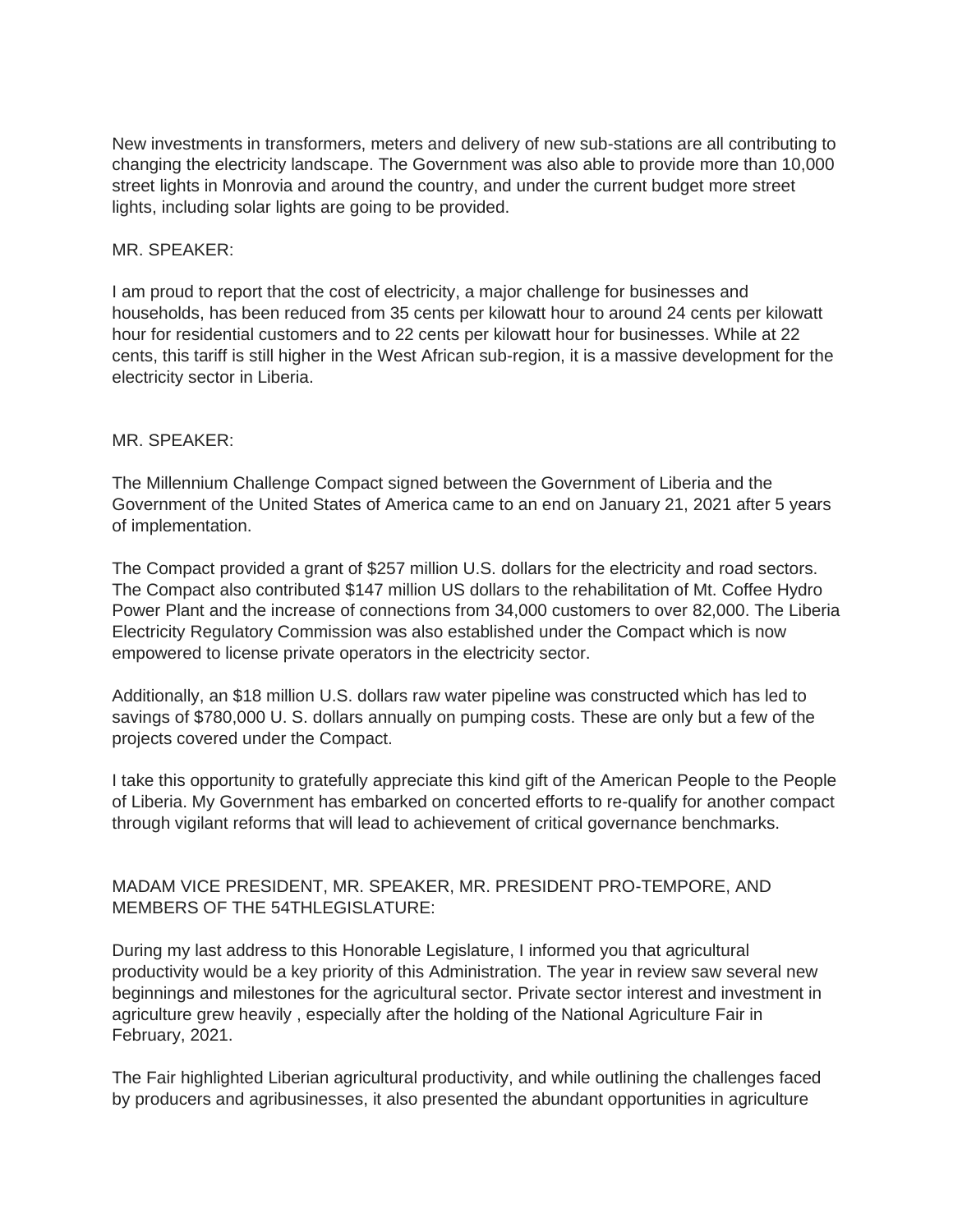and agribusiness.

I can proudly report to you that the number of commercial farms and agribusinesses more than significantly increased from 77 in 2021 to 164 in 2022 , while there are now dealerships of agricultural machinery, complete with spare parts and workshops.

This is a positive development for the efforts to mechanize Liberian farm production, and is a natural next step to the Government of Liberia's own efforts through the Ministry of Agriculture, to provide tools, equipment, seeds, seedlings to farmers, farming communities and cooperatives.

The interventions we made as a Government have led to increased acres planted in most crops, but especially so for basic foods like rice, cassava, oil palm and vegetables.

As the country moved into harvest season towards the end of the year, bumper crops are reaching rural and urban markets, due to improvements in the logistics and supportive infrastructure that we have provided for agriculture.

Dedicated warehouses for cocoa producers were constructed and/or rehabilitated in Nimba, Lofa and Bong counties; while processing plants for palm oil were built in Grand Bassa, Bong and Lofa counties. Rice processing plants in Lofa county were finalized in time to process the massive harvests coming in from expanded farms.

The Ministry of Agriculture developed and negotiated and signed, along with the Ministry of Finance and Development Planning, key new projects valued at over \$73 million US dollars. The World Bank's Rural Economy Transformation Project, (RETRAP), which is meant to expand the ongoing Smallholder Transformation and Agribusiness Revitalization Project, STAR-P, was developed for a total value of \$55 million US dollars.

The RETRAP will oversee the paving of the road from Tappita in Nimba County to Toe Town in Grand Gedeh County, completing a vital portion of the Ganta-Harper Highway that is already ongoing.

This major piece of road construction will, by next year, see the paving of the road going into neighboring Côte d'Ivoire, and will facilitate the free movement of goods, passengers and services in the sub-region. In addition, the RETRAP will drive resources into the rubber, cassava, poultry and piggery sectors to complement other projects in rice, oil palm and vegetables.

MR. SPEAKER:

Access to finance for our farmers was a key focus during the period in review.

The Rural Community Financing Project implemented in collaboration with the Central Bank of Liberia and the Ministry of Finance and Development Planning, having been impacted by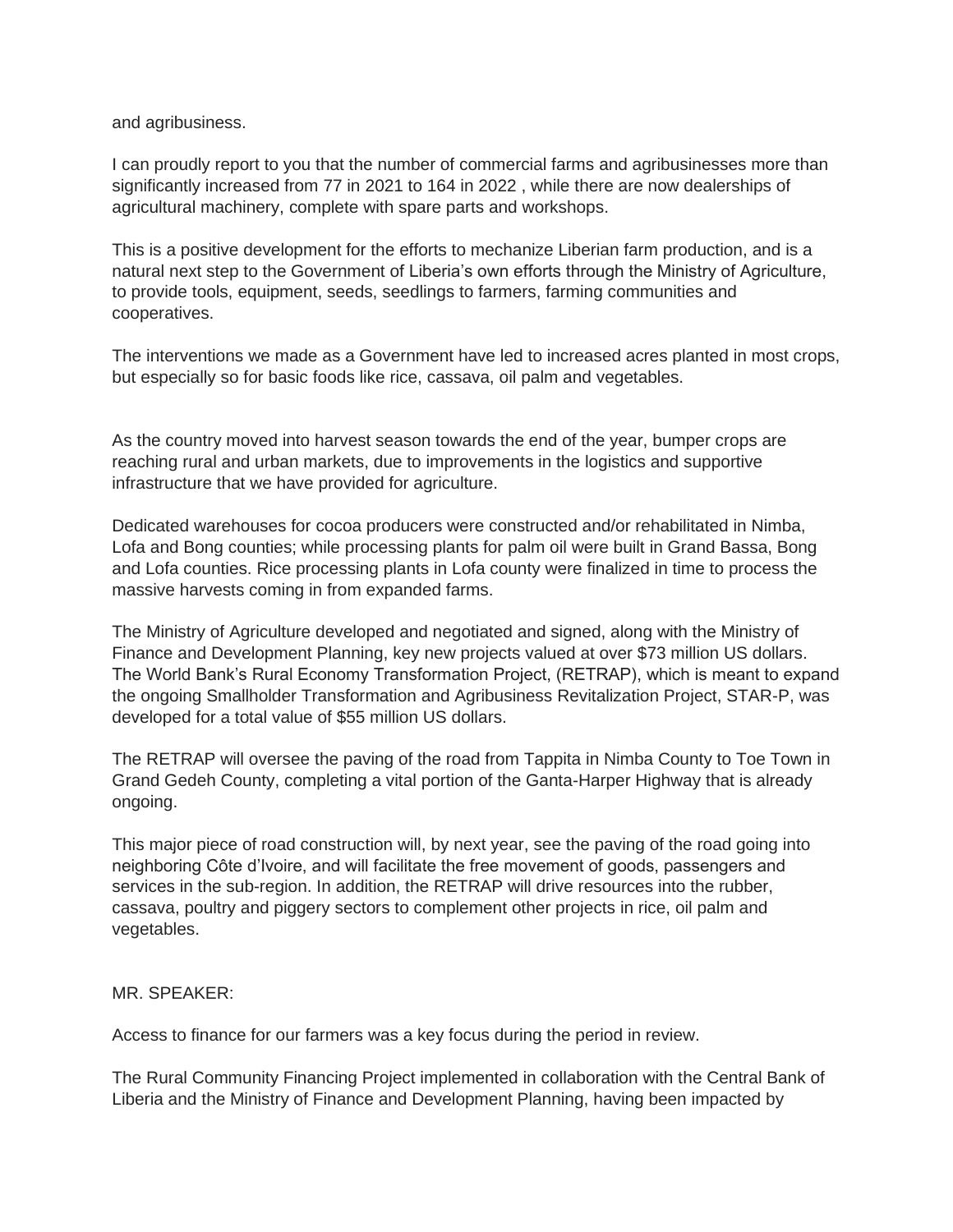COVID-19-induced lock-downs and the closure of several banks in rural areas, was successful in getting eleven (11) Rural Community Financing Institutions more operational.

A key part of the transformation of Liberian agriculture involves the engagement with the Private Sector. In 2021, the Nimba Rubber Corporation began exporting processed rubber from Liberia, including processing rubber from private farms for export markets. This represents a fundamental shift towards industrializing Liberia's oldest commercial agricultural sector.

Also in 2021, the Atlantic Cocoa Corporation exported the first containers of certified organic cocoa from Liberia. While Liberia's cocoa production lags behind production giants in the region, Liberian cocoa continues to win awards and prizes in international competitions for its exceptional quality. My administration is therefore promoting and working to provide the enabling environment for high quality production of cash and food crops.

The Consumer Packaged Goods (CPG) industry in Liberia is growing exponentially, especially with the establishment and growth of light industries. In this regard, the award-winning J-Palm

Corporation with its Kernel Fresh products made from Liberian palm kernels stands out as an example of Liberian entrepreneurship excellence.

Several companies and agro-processors in the cassava sector, arguably Liberia's largest agriculture sector, also stand out for their outstanding supply of gari and fufu flour to national food reserves for re-distribution during the COVID-19 emergency.

MR. SPEAKER:

We will continue to increase our efforts to ensure value addition to our agricultural products, provide for access to our farmers and enhance support to expand mechanized farming throughout the country. MR. SPEAKER:

Providing quality education to our future leaders has remained a paramount priority of my Administration.

I am pleased to report that we have made great strides in improving literacy and other learning outcomes in the educational sector, with milestone achievements in the areas of Access, Quality and System Transformation.

These achievements and interventions include the development of continuous learning platforms and smart classrooms throughout the country, and the introduction of a distant learning framework along with virtual laboratories.

I am also pleased to report that we have made the largest single investment in Senior Secondary School since the 1970s to address the huge infrastructure deficit in the education sector.

A \$47 million US dollar grant received from the World Bank with a wide scope of interventions including new construction, rehabilitation, equipping training, and text books development has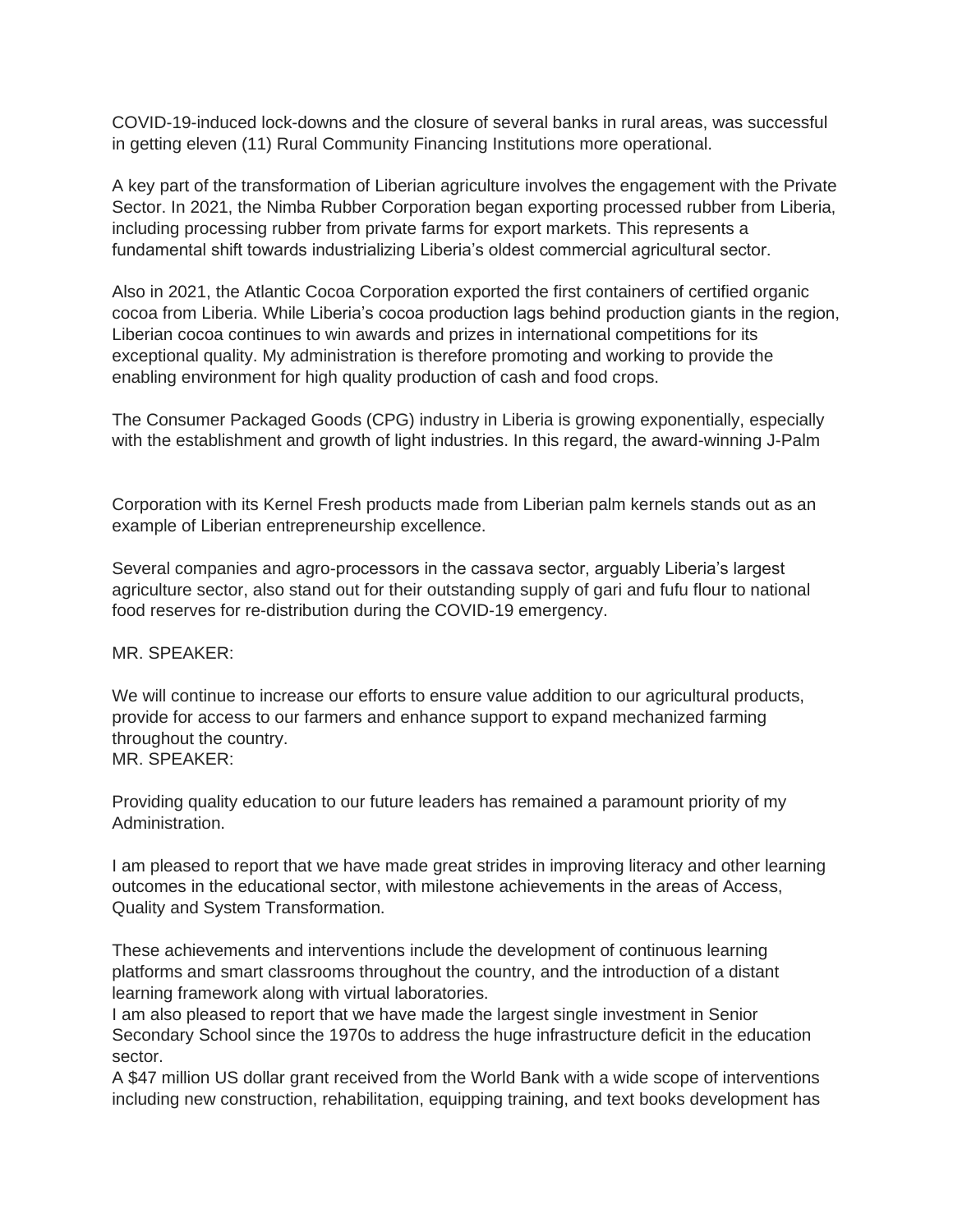greatly contributed to the huge push we are making to fix the mess in the educational system. I am also pleased to report on the following deliverables in Education: Renovation and rehabilitation of all 156 Public Senior Secondary Schools throughout the Country are ongoing simultaneously. As of June 2022, it is expected that all renovations works would have been completed and dedication shall be planned in phases, preferably by county.

Under the IRISE Project and in partnership with the World Bank, we will begin the construction of three Model High School complexes in the first quarter of this year now that design and procurement requirements have been completed. Each of the three institutions has been designed to accommodate 1,500 Senior High School students. My government will replicate this in other school districts to provide a better learning environment for our children.

### MR. SPEAKER:

Available school statistics have it that the total number of senior secondary schools in the country is 752 as of Academic 2020 / 2021, of which, the Government owns only 156. To reduce that gap, the IRISE Project shall fund the construction of 25 new Secondary Schools strategically situated in 25 school districts that are currently without secondary schools.

Under this project, we are also funding the training of 35 University instructors out of the country, procuring a digital library, revising textbooks for students and upgrading curriculum. Additionally, in an effort to address the gaps in girl education, we will provide scholarship financial support for 3,000 Girls transitioning from 9th grade in 4 counties considered as having the highest rates of Girls dropout from High School. As there are no tuitions in Public Schools, sponsorship shall cover all registration fees, uniforms, text books, and annual cash allowances.

For Liberia to develop, we must develop the minds of our youths. We must train our teachers so that they themselves will be able to train the minds of our youths. During the period under review, curriculum training was provided to 1,250 teachers and caregivers who have since returned to their places of assignment in Sinoe, Maryland, Grand Kru, Rivercess, River Gee & Bomi.

Major strides and inroads have also been made in technical and vocational education and training. The TVET projects include a major rehabilitation and construction of training centers in six of the 15 counties of Liberia. Additionally, an initial number of 76 TVET teachers have been sent abroad for training to support TVET institutions in Liberia upon their return.

A number of them will be Master Trainers with assignment at the Booker Washington Institute, which is being scaled up to a TVET Teacher Training Institution for the future. The total number of teachers for this purpose, will be 120, of which 76 have been hired and are in training, while the reminder 44 are being recruited for subsequent training.

#### MR. SPEAKER:

The largest single spender for education is the Government. For the budget period 2020 / 2021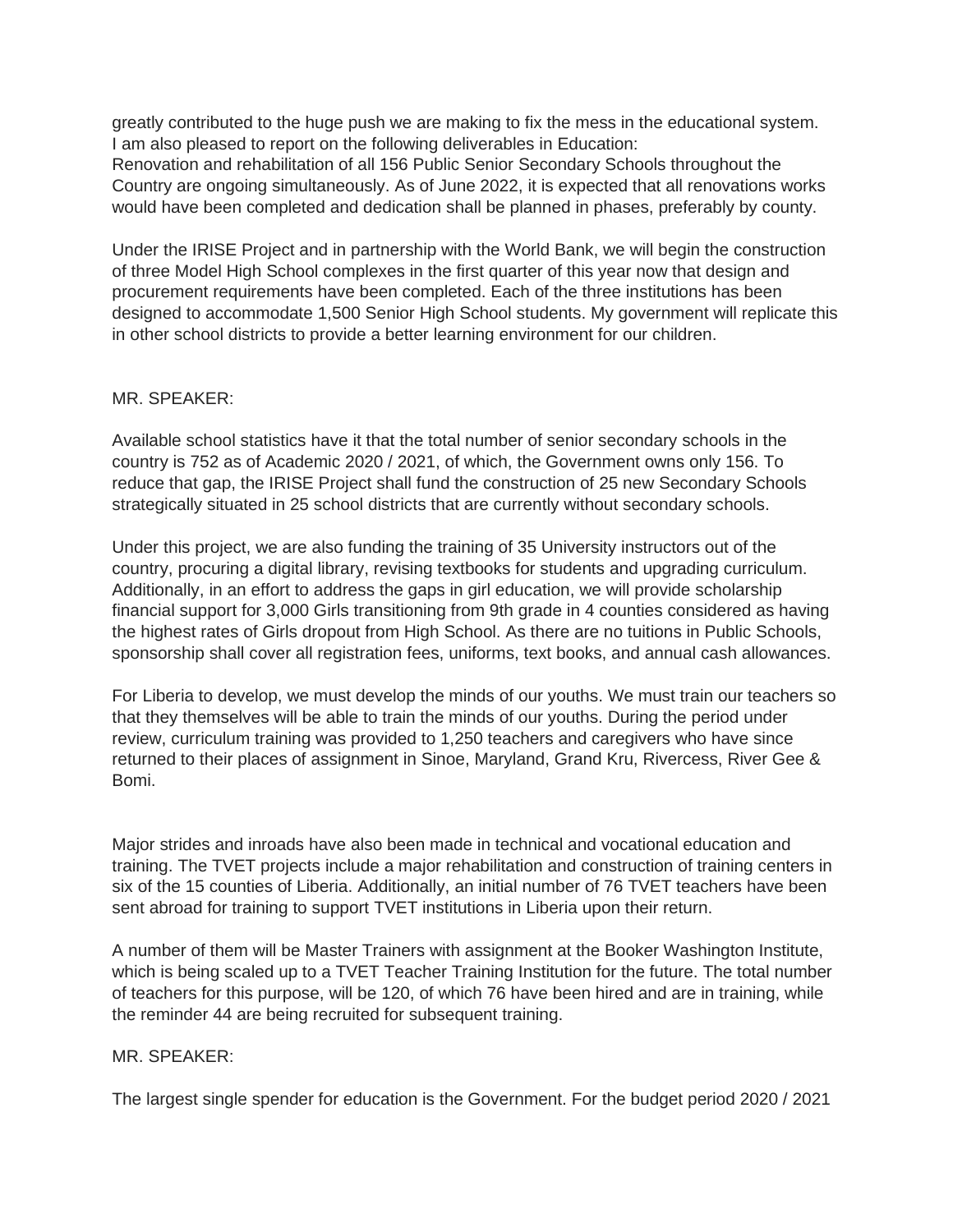the government appropriated US\$79.4M US dollars out of a budget of US\$570.1M million US dollars, which amounts to a 14 percent share of the national budget going to education. The total appropriation which covers all education expenditures for the year, was sub-allocated such that Basic, Secondary and Early Childhood Subdivision of education received US\$41.8M or 52,64 percent of our budget.

Under the 2022 National Budget, we intend to increase spending in education so that all the interventions we are making can lead to us transforming the sector from mess to best.

# MR. SPEAKER AND MEMBERS OF THE 54TH LEGISLATURE:,

My stance in ensuring the rights and protection of all cannot be overemphasized. As a HeForShe Champion, I remain committed to the dignity of upholding human rights and safeguarding our most vulnerable population -- our women, girls and children.

As a Government, one of our priorities is to reduce the incidence of sexual and gender based violence by 30 percent by 2023, through the provision of appropriate support services and access to justice systems. I am pleased to report that significant progress is being made to make this a reality.

With the emergence of the COVID-19 when most women and girls were confined in their homes, there was a steep increase in the reporting of sexual and gender-based violence cases due to the heightened awareness that we conducted in communities and at the grass-root level.

However, we saw a reduction in Sexual and Gender Based Violence cases in December of 2021, compared to the reports of 2020 December. We have been able to raise awareness among communities about the referral systems, the government's anti-Sexual and Gender Based Violence Call Center and can ensure its functionality.

Traditional and religious leaders are also beefing up the efforts to change the story and narratives of survivors and victims, as well as supporting prevention efforts of sexual and gender-based violence. While we all may be aware that "prevention is better than cure", we will continue to work with our UN counterparts,

INGOs, NGOs, and civil society organizations to increase efforts in preventing sexual and gender-based violence.

On the other hand, we are also concerned about our response to sexual and gender-based violence, which prompted the setting up of the Presidential Taskforce on Sexual and Gender Based Violence through the implementation of the "Government of Liberia and Partner's Anti-Sexual and Gender Based Violence Roadmap 2020-2022".

My Government has been able to procure DNA machines to aid in evidence gathering of related sexual and gender-based violence cases. This will bring relief and justice to both survivors and alleged perpetrators during the legal proceedings of Sexual and Gender Based Violence cases at the level of the court.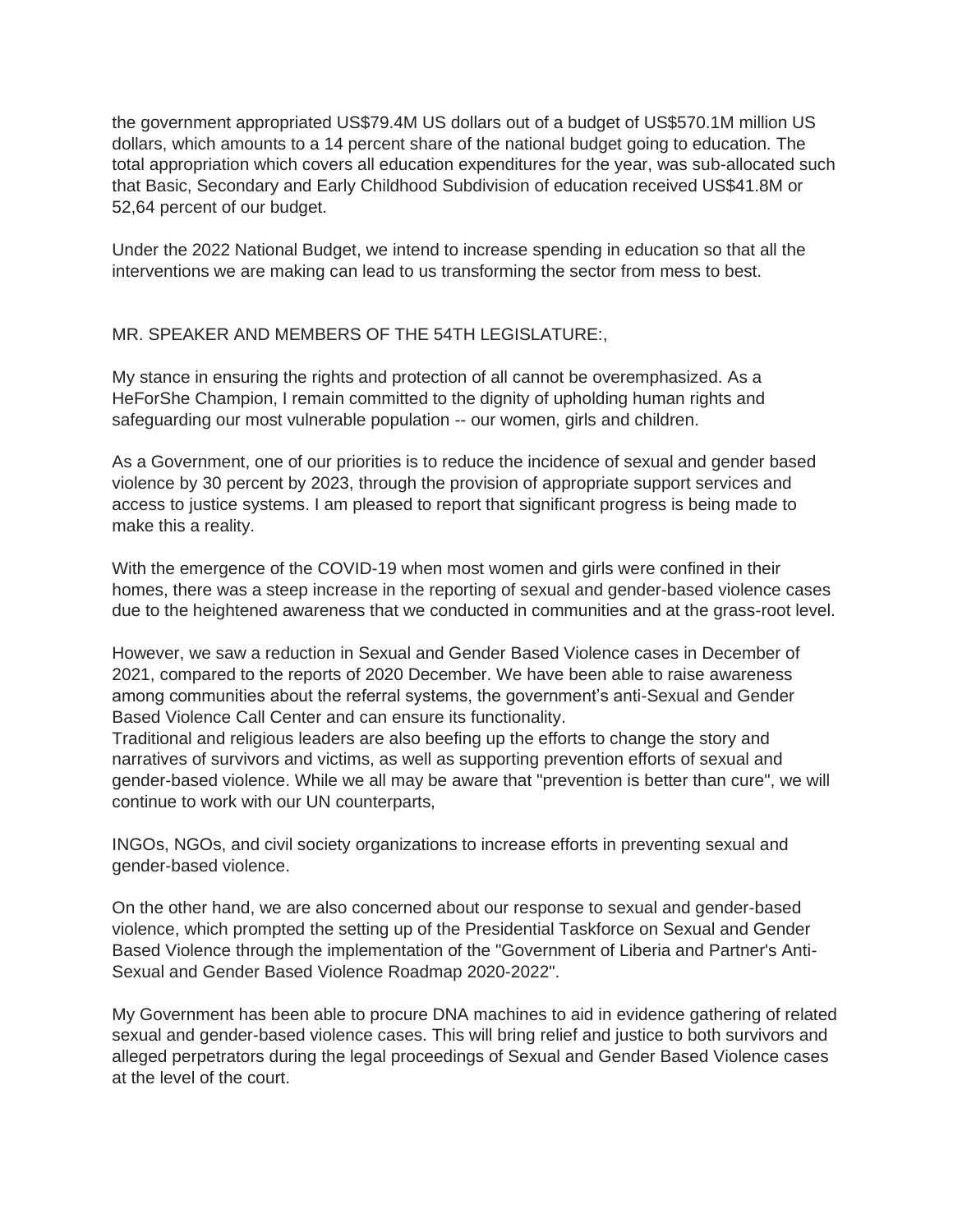We have made interventions in rehabilitation of safe homes and one-stop centers, including in River Gee and Grand Cape Mount Counties, as well as other safe spaces for children. My Government will continue to ensure that no perpetrators shall go unpunished.

### MR. SPEAKER:

While we strive to meet our national target of ensuring that 5,000 extremely poor and food insecure households, and 13,000 individual beneficiaries, receive cash transfers by 2023, the Liberia Social Safety Nets Project is in full swing and making significant impact, special thanks to our collaboration with World Bank and USAID.

Based on the economic crisis posed by the COVID-19 pandemic, we expanded the beneficiary pool with support from the Foreign Commonwealth Development Office (UKAID) and the World Bank. An additional 15,000 households within Urban Montserrado County were enrolled and benefitted– making a greater impact in the lives of 18,300 beneficiaries in three counties, with 82 percent of the beneficiaries being females and 27 percent being males.

Phase Two of the program has been launched to add an additional 6,500 households by the end of March 2022. To establish the basic building blocks for social protection and an equitable and objective process to the distribution of our limited resources, the Liberian Household Social Registry under the Ministry of Gender, Children and Social Protection is well on its way with 233,000 Households profiled across five (5) counties -- Bomi, Bong, Nimba, Maryland and Montserrado. Enrolment continues across the country and I would like to encourage all households to participate.

Our government remains cognizant of main-streaming gender in the formulation of policies and programs that drive the development of Liberia. With support from our UN counterparts we have developed, for the first time, the country's Gender Equality Profile.

It provides an in-depth analysis, that will enhance the understanding of the differences in the conditions, needs, participation rates, access to resources and property rights, development planning and control of assets, decision-making powers between girls, women, boys and men in their assigned gender roles.

## MR. SPEAKER AND MEMBERS OF THE 54TH LEGISLATURE:

During the period under review, the government and its partners implemented several programs intended to improve the lives of the country's youths. This is a sector that is central to every program meant to empower ordinary people. The young people of Liberia have already gone through quite a lot. While many have advanced to the next stage of their lives, others need our push.

Amongst the many programs we have initiated to improve living condition for young people is the Youth Entrepreneurship and Empowerment Program (YEEP), a \$2.4 million US dollar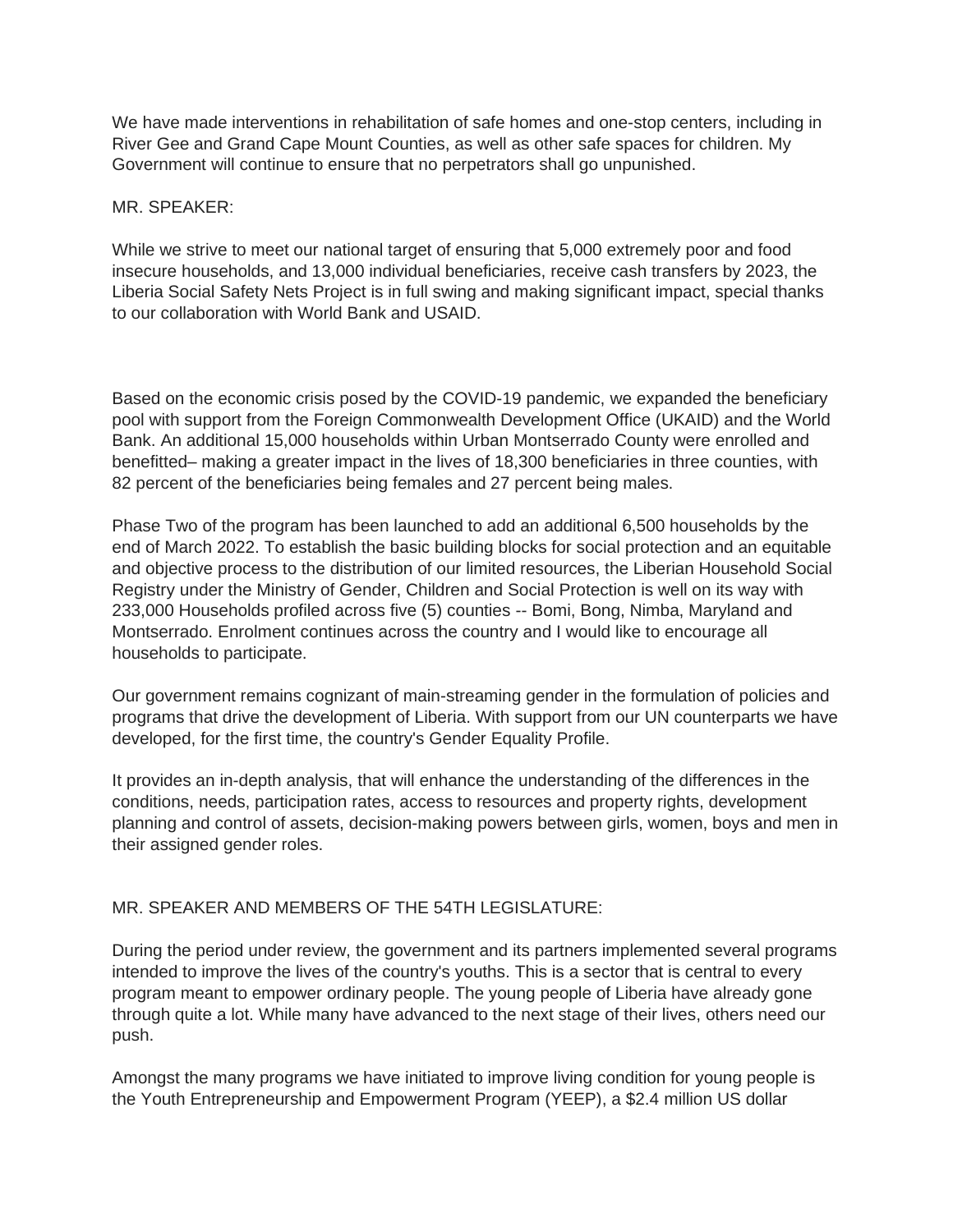initiative funded by the African Development Bank, to get graduating students work-ready. We also are implementing the Entrepreneurship Development program; the Liberian Employment and Entrepreneurship Program (LEEP) and the recently launched Recovery of Economic Activities for Liberia Informal Sector Employment (REALISE), which will provide short-term employment opportunities to a much wider demographic, including young people.

The government also wholly sponsors a National Youth Literacy program and a National Cadet Program.

The Monrovia Vocational Training Center (MVTC) continues to provide vocational and technical skills to youths of diverse backgrounds. The Center offers a variety of training courses, including Heavy Duty and Auto Mechanic; Welding & Fabrication; Auto Electricity and Electricity; Electronics; Refrigeration & Air Condition; Masonry, Plumbing, Architectural Drafting, Carpentry; and Graphic Arts.

The European Union (EU) has approved additional 26 million Euros to cover the cost of establishing state-of-the-art TVET schools in the rest of the 8 Counties that do not have them. This is in fulfilment of our vision to have TVET Institutions in all 15 Counties.

These initiatives are targeted at all Liberian youth, regardless of which county they may reside in. Thousands have already benefitted. Over the ensuing period, the government will dedicate more resources in order to tackle the growing menace of disadvantaged Youth, otherwise referred to as Zogos.

As we are focused on the youth, let me highlight an activity that keeps them physically and mentally strong: Sports. Despite the challenges the country's sports program has faced, it has been improving years, with the County Meet being a major highlight.

Once again, I would like to congratulate Nimba County for clinching this year's soccer category. My congratulations also go to all other winners. The tournament has brought Liberians together regardless of our differences. It is my hope that the momentum can be sustained, while we ensure the National Soccer team, the Lone Star, can build on this energy.

It would be remiss of me if I did not also take this opportunity to personally congratulate the Volleyball and Basketball teams from Grand Kru County for their historical victories in these categories in the 2022 National County Meet. They made history in two ways: Firstly, they won the first ever Volleyball category that was included in the County Meet, and secondly, they are the first county to ever win TWO categories in the County Meet. Congratulations, once again!

#### MR. SPEAKER:

I regret to inform you that in spite of our efforts to upgrade the team, we still did not qualify for two of the main soccer events in the world: The World Cup and the African Cup of Nations. But we remain committed to doing more. We will dedicate more resources and scout the best talents for the team in the coming year.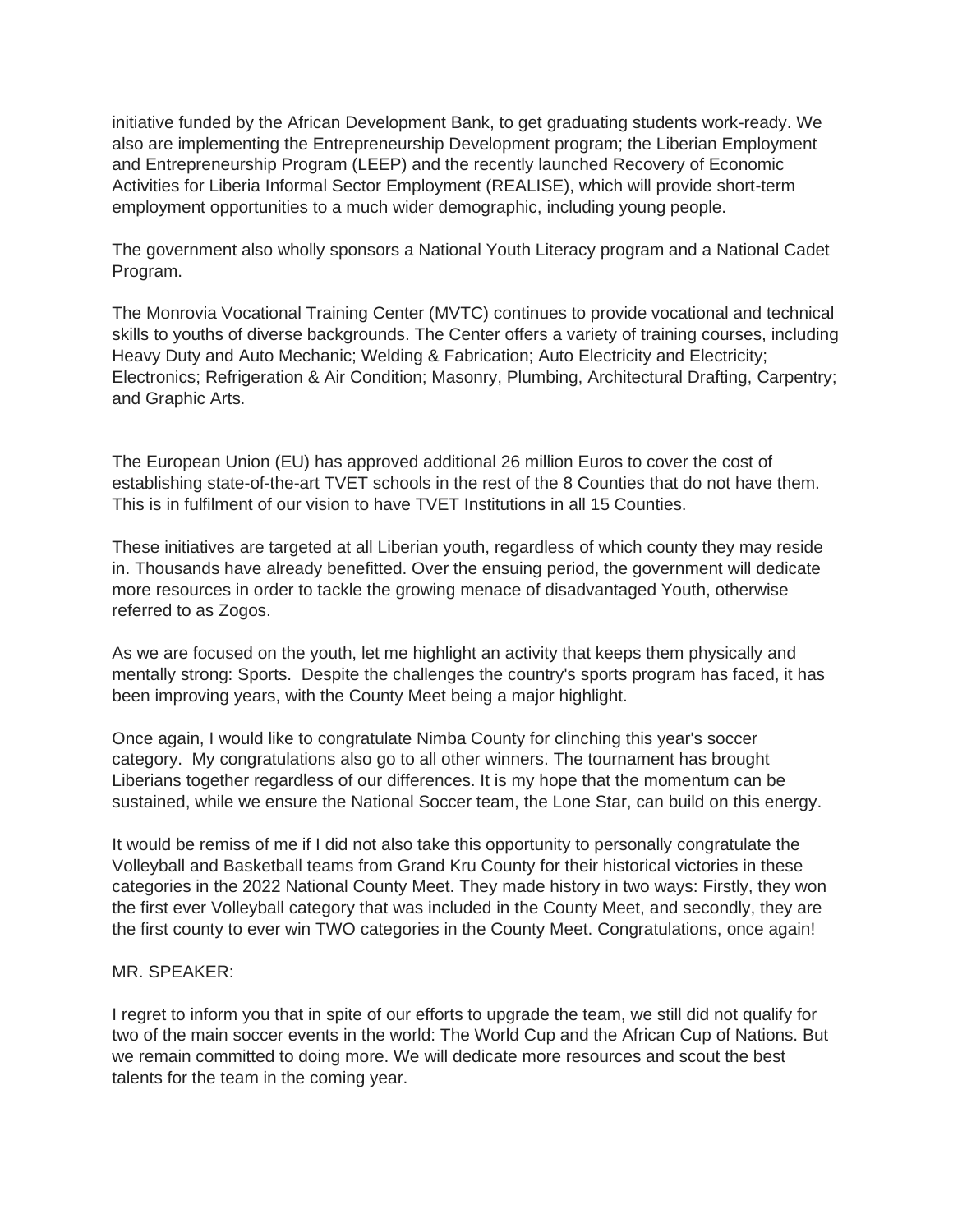## MADAM VICE PRESIDENT, MR. SPEAKER, MR. PRESIDENT PRO-TEMPORE, AND MEMBERS OF THE 54THLEGISLATURE:

May I now respectfully beg your kind indulgence to permit me to use this opportunity to speak directly to the People of Liberia, wherever they may reside beyond the walls of this chamber, both within our borders and out in the diaspora. Thank you.

### MY FELLOW CITIZENS:

In 2017, I came to you promising the following:

- To Give You Power;
- To Improve Our Economy;
- To Empower Our Youths; and
- To Sustain Our Peace.

Against this backdrop, you elected me as the President of Africa's First Independent Country, LIBERIA.

On the day of my Inauguration, you, and I, and Liberia, made history together. For the first time in many decades, on January 22, 2018, our democracy witnessed a smooth transfer of power from one elected government to another; and from one ruling political party to another political party in opposition. We also witnessed the inauguration of Liberia's first ever female Vice-President, Her Excellency Dr. Jewel Howard-Taylor.

Also, another historic first was the venue itself, the Samuel K. Doe Sports Stadium, where a Liberian inauguration ceremony was held outdoors and in the open air for the very first time in our history, and for the SKD Stadium itself, it hosted the largest ever audience since its construction. The mood was electric and ecstatic, peaceful and harmonious.

#### MR. SPEAKER:

I have played in many stadiums and have been applauded by many fans during the days of my professional football career. But nothing compares to that day at the SKD Stadium.

I will live with those memories for the rest of my life. The People. The Stadium. The Oath. And My Promises.

And then, Mr. Speaker, the cheering and the dancing and the celebrations came to an end, and we had to begin the work of the People and commence the serious business of governance. Our first task was to formalize my promises into a national development plan that would guide and lead us to fulfill them. We developed that plan, now known as the Pro-Poor Agenda for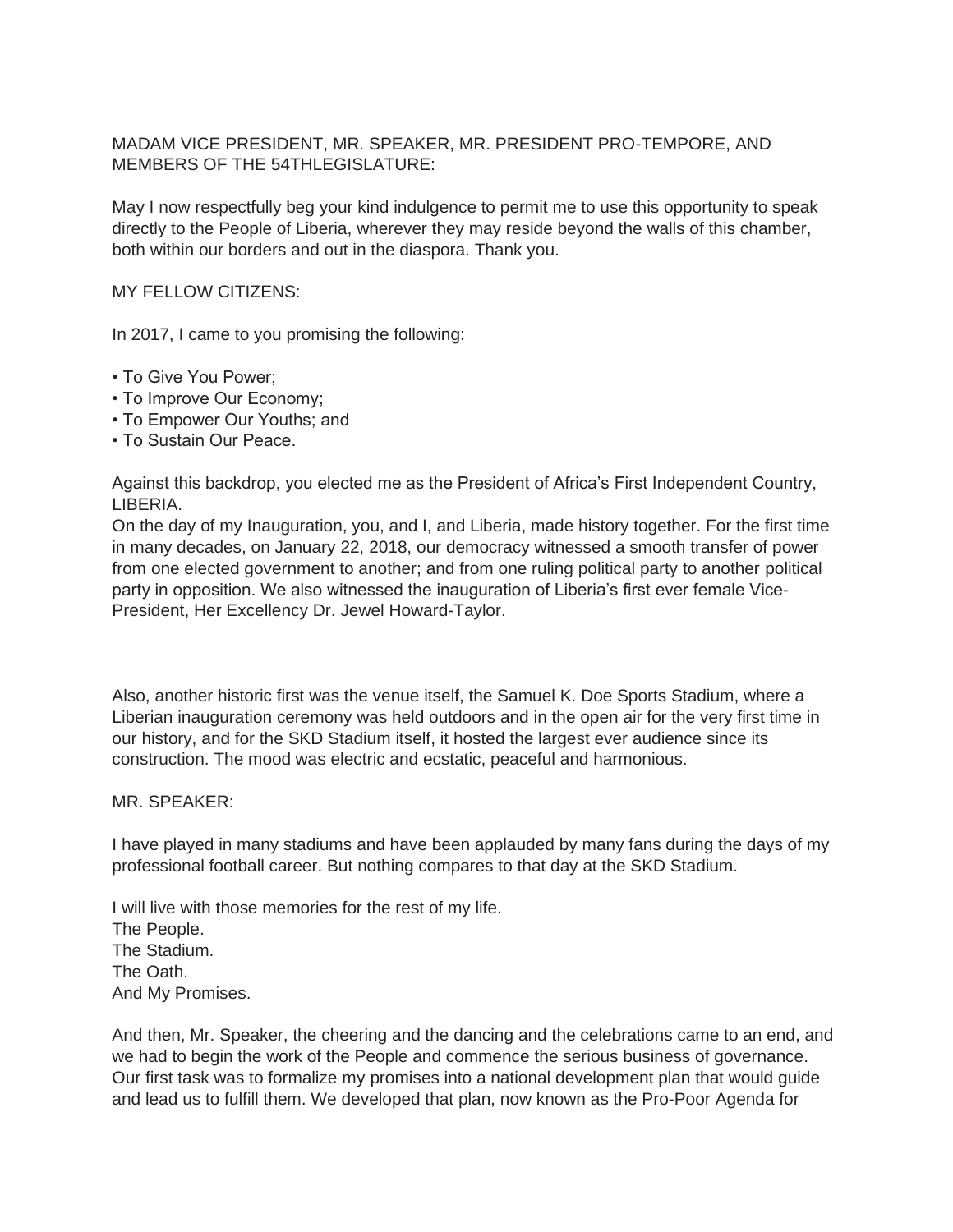Prosperity and Development (PAPD). And four years ago, we began a journey to raise our country to a new level of prosperity and development.

The goals and objectives of the PAPD are to give power to our people through better education and healthcare, create stronger possibilities for our young people, especially for our girls and women; to transform our economy and continue to build critical road and electricity infrastructure; to protect our peace and strengthen national security in the wake of the departure of the United Nations peace keeping troops; to intensify the fight against corruption; and to improve the quality of our governance, among others.

I am proud and pleased to inform you today, Mr. Speaker, that four years from where we started, this Pro-Poor Agenda remains actively on course!

### MY FELLOW CITIZENS:

It has not been all smooth sailing, and indeed, we never expected it to be. We were challenged to seek high office because of the serious and seemingly entrenched nature of the governance and socio-economic problems of this country that were very obvious to everyone. And we were further challenged by the opportunity that you have given us to address and eventually solve them.

Surely, we faced some major challenges in the last four years, but as a Government and as a People, we have emerged stronger. The challenges may have tried to derail and distract us, but they did not prevent us from continuing the work of national development.

Today, four years on, we continue to protect the peace and security of our people, to build more roads, transform electricity, build new hospitals and improve the quality of care, transform the challenging situation in education, build more markets for our market women around the country, and work toward improving governance and accountability for public resources. While the challenges are many, our recent macroeconomic crisis and the current COVID-19 crisis have taught us that when we are united, we can solve any problem. I am of the firm conviction that no development challenge is too big to solve when a people combine their energies, talents and resources in solving them.

We came together as a people to end a deadly civil war and to overcome its effects. We came together to solve Ebola. We came together to stabilize our recent macroeconomic problems and we are together fighting COVID-19. We can do and achieve anything once we set our minds to it. That is who we are as Liberians.

So let us NOT let politics divide us to the extent of destroying our country. In this Bicentennial Year, let us invoke the spirit of national unity when commemorating the first 200 years of our nation's founding – no matter how painful and difficult those first 200 years may have been. Our past may be bittersweet, but with unity and oneness of purpose our present and our future can be sweeter.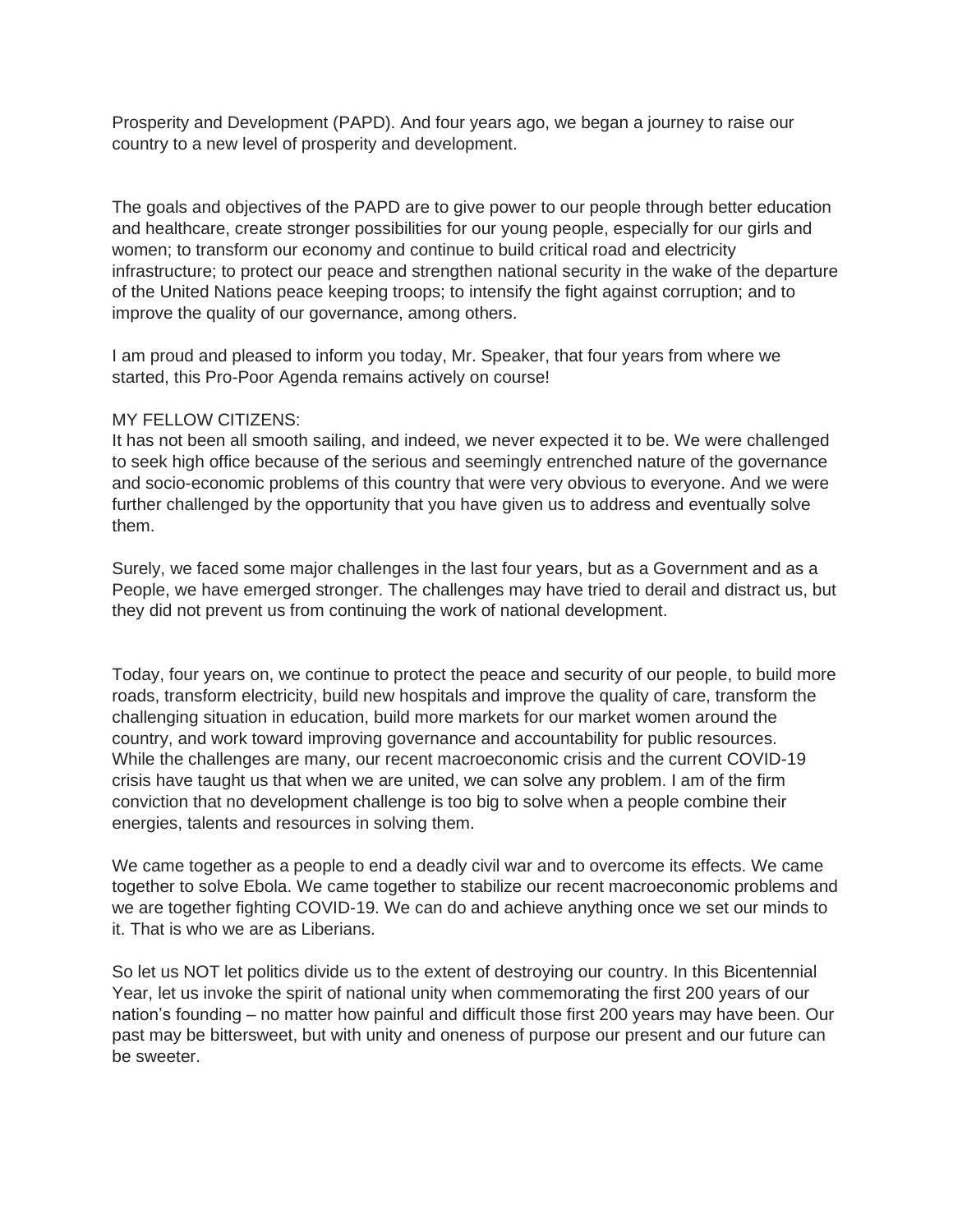MY FELLOW CITIZENS:

As we go from this place today, let us continue to walk in unity and peace. I want to thank you, wholeheartedly and sincerely, for maintaining the peace. Let us continue to do so. For without peace, there can be no development. In the words of Nelson Mandela, and I quote: "Peace is the greatest weapon for development that any person can have. It is so easy to break down and destroy. The heros are those who make peace and build." Unquote.

MY FELLOW LIBERIANS, DISTINGUISHED GUESTS, LADIES AND GENTLEMEN:

The Almighty God has endowed and blessed the Liberian people with a beautiful country. Let us embrace each other with love, and Let Peace Reign Throughout Our Land!

From the Heights of Wologisi, to the Peaks of Mount Nimba: LET PEACE REIGN!!

From the Slopes of Putu Mountain, to the Top of Mount Gibi; LET PEACE REIGN!!

From the Golden Sunset of River Gee, to the Savanna of Grand Kru:

LET PEACE REIGN!!

From the Sunset Beaches of Grand Bassa, to the Golden Beaches of Rivercess!!

LET PEACE REIGN!!

From Cape Palmas to Cape Mount!!

LET PEACE REIGN!!

From the Belleh Forest of Gbapolu, to the Sapo Forest of Sinoe;

LET PEACE REIGN!!

From the Blue Lake of Bomi, to the Kpatawee Waterfalls of Bong;

LET PEACE REIGN!!

And from the Providence Island of Montserrado;